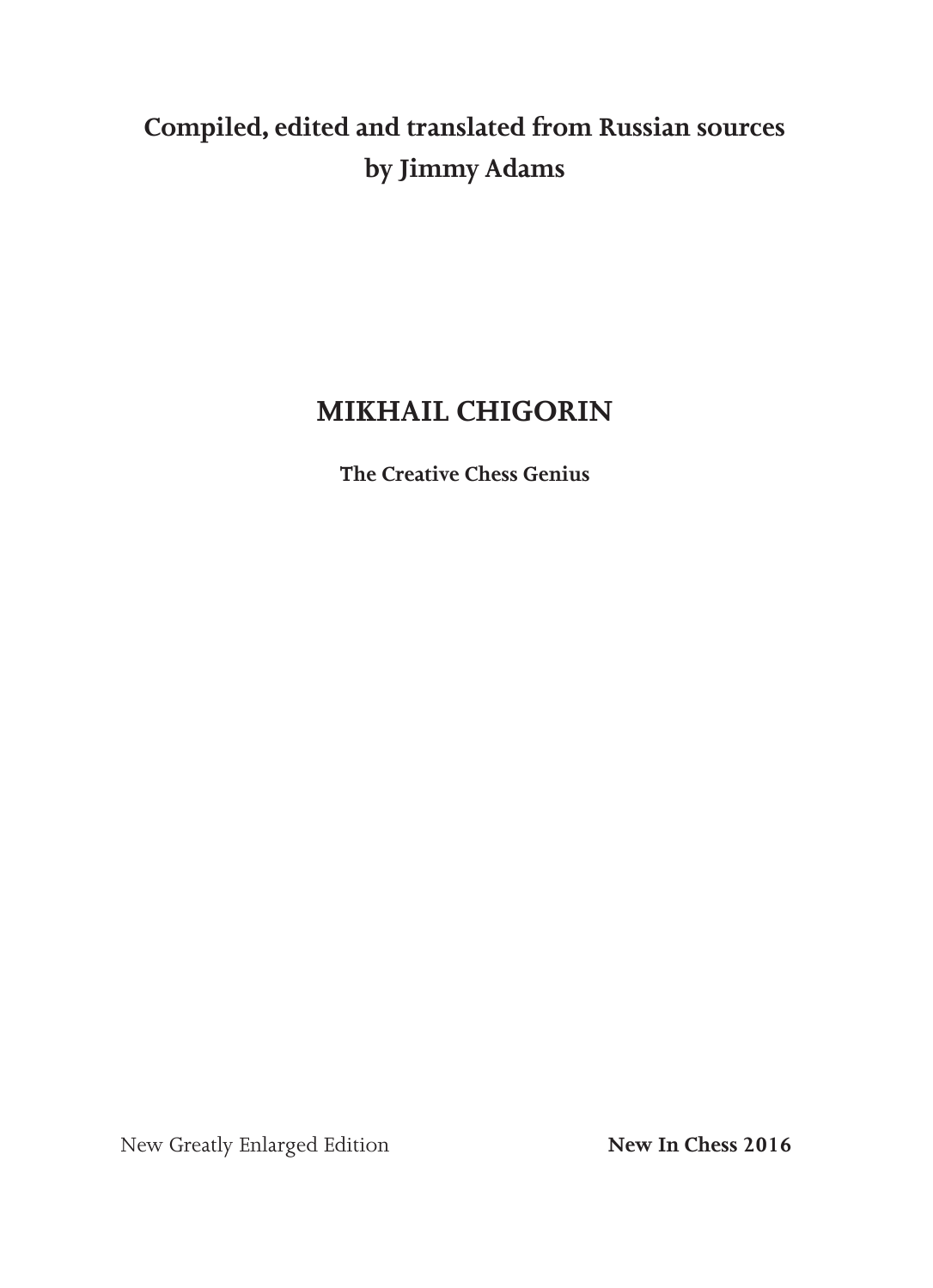# **Contents**

| Mikhail Ivanovich Chigorin by Peter Romanovsky 11 |  |  |
|---------------------------------------------------|--|--|
|                                                   |  |  |
|                                                   |  |  |

#### **Part One: Mikhail Chigorin, the Creative Chess Genius . . . 37**

| Chapter 1  |                                                                                      |
|------------|--------------------------------------------------------------------------------------|
| Chapter 2  |                                                                                      |
| Chapter 3  |                                                                                      |
| Chapter 4  |                                                                                      |
| Chapter 5  | Match victories against fellow Russians 56                                           |
| Chapter 6  | First trips abroad:                                                                  |
|            | Berlin 1881 - Vienna 1882 - London 1883  63                                          |
| Chapter 7  |                                                                                      |
| Chapter 8  |                                                                                      |
| Chapter 9  |                                                                                      |
| Chapter 10 | Chigorin-Gunsberg match 1890 110                                                     |
| Chapter 11 | Steinitz and Chigorin – creative antagonism $\dots \dots \dots 124$                  |
| Chapter 12 | Steinitz-Chigorin telegraph match 1890/91 128                                        |
| Chapter 13 | The return match with Steinitz 141                                                   |
| Chapter 14 | Chigorin-Tarrasch match, St. Petersburg 1893 157                                     |
| Chapter 15 |                                                                                      |
| Chapter 16 |                                                                                      |
| Chapter 17 | Chigorin – the man $\dots \dots \dots \dots \dots \dots \dots \dots \dots \dots 224$ |
| Chapter 18 | Nuremberg and Budapest tournaments 1896 227                                          |
| Chapter 19 | Ever creative and competitive  244                                                   |
| Chapter 20 | All-Russia championships 269                                                         |
| Chapter 21 | Gambit contests in Vienna and Brighton 290                                           |
| Chapter 22 |                                                                                      |
|            |                                                                                      |

#### **Part Two: Mikhail Chigorin: His Friends, Rivals and Enemies 343**

| Chapter 1 |                                       |  |
|-----------|---------------------------------------|--|
| Chapter 2 | The Director makes a mistake, but 346 |  |
| Chapter 3 |                                       |  |
| Chapter 4 |                                       |  |
| Chapter 5 |                                       |  |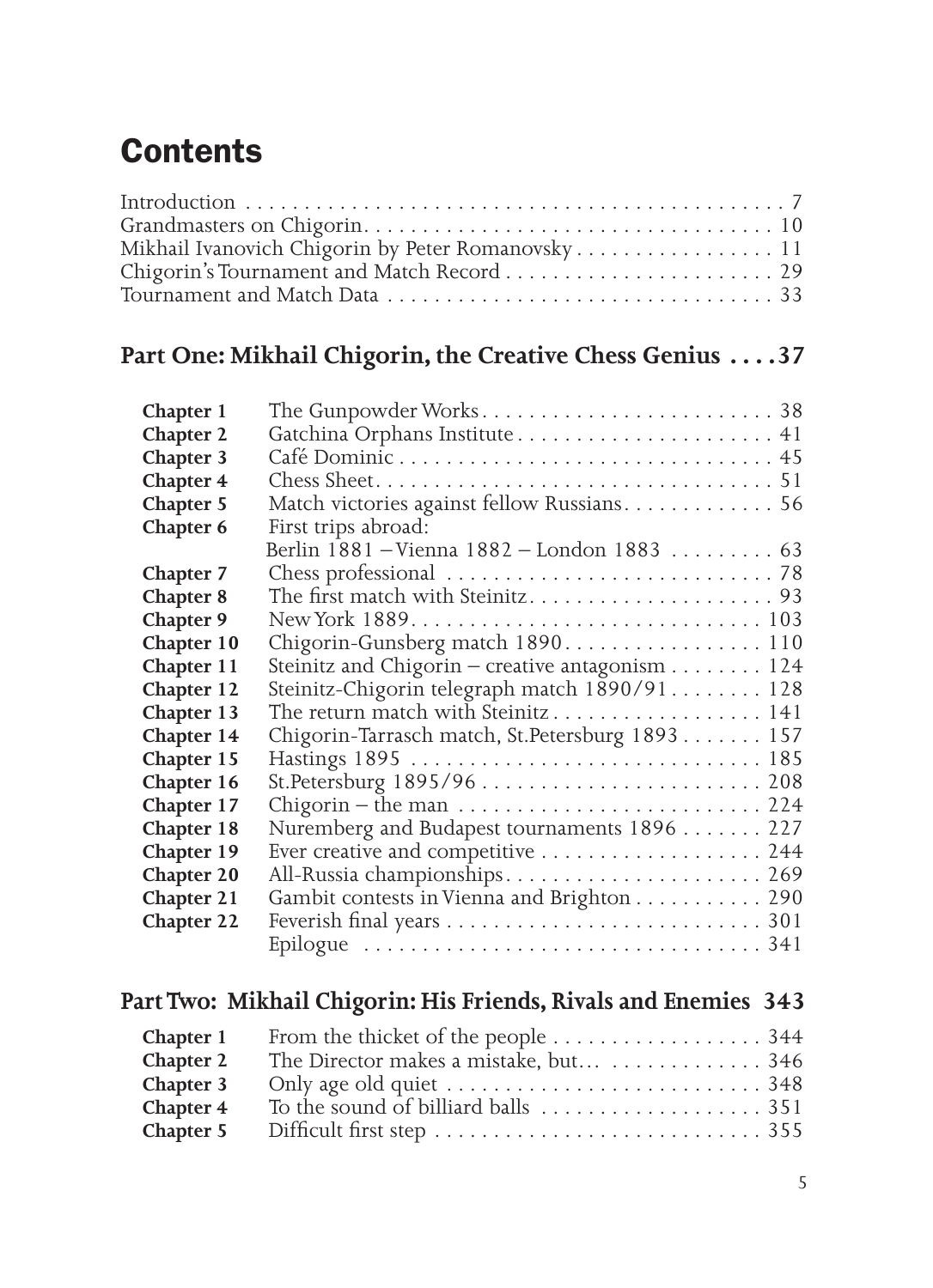| Chapter 6  |                                                                                                             |
|------------|-------------------------------------------------------------------------------------------------------------|
| Chapter 7  |                                                                                                             |
| Chapter 8  |                                                                                                             |
| Chapter 9  | Breaking through a window into Europe  405                                                                  |
| Chapter 10 | In the name of public interests 429                                                                         |
| Chapter 11 | The World Champion throws down a challenge to Chigorin . 447                                                |
| Chapter 12 | Columbus of Russian chess discovers the New World. 454                                                      |
| Chapter 13 |                                                                                                             |
| Chapter 14 | Within a hair's breadth of the chess crown! 493                                                             |
| Chapter 15 |                                                                                                             |
| Chapter 16 | The match with Tarrasch517                                                                                  |
| Chapter 17 | Mysterious incident in Hastings 541                                                                         |
| Chapter 18 |                                                                                                             |
| Chapter 19 | Continuous champion of Russia 596                                                                           |
| Chapter 20 |                                                                                                             |
| Chapter 21 |                                                                                                             |
|            |                                                                                                             |
|            | Reminiscences of Chigorin's daughter $\ldots \ldots \ldots \ldots \ldots \ldots \ldots \ldots 710$          |
|            |                                                                                                             |
|            | Tables of Important Tournaments and Matches. $\dots\dots\dots\dots\dots\dots$ . 715                         |
|            |                                                                                                             |
|            |                                                                                                             |
|            |                                                                                                             |
|            | Suggestions for further reading $\ldots \ldots \ldots \ldots \ldots \ldots \ldots \ldots \ldots \ldots 742$ |
|            |                                                                                                             |
|            |                                                                                                             |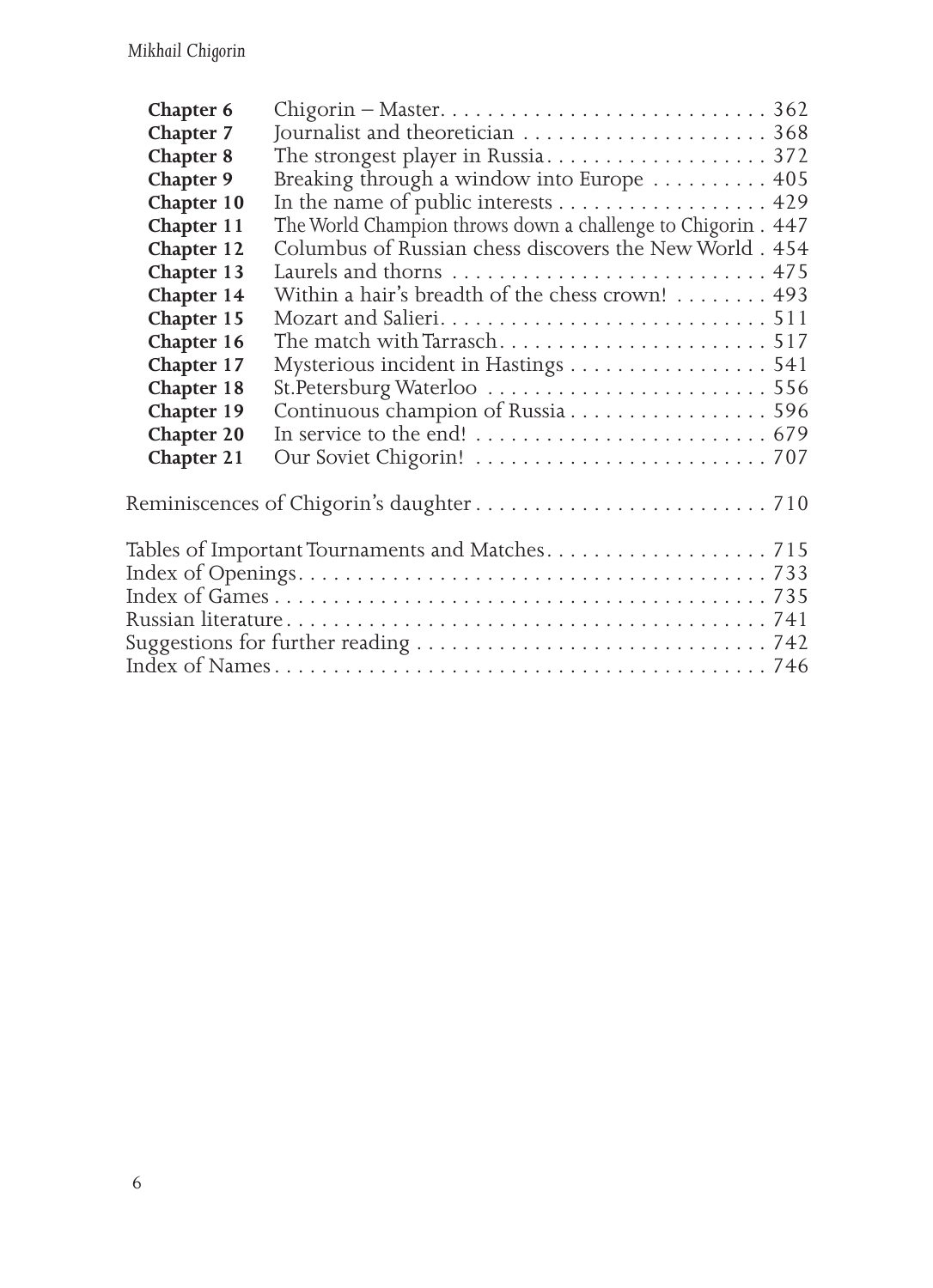# **Introduction**

If a group of average club and tournament players in the West were to be asked what they know about Mikhail Chigorin (1850-1908), the replies are likely to be: 'He was a Russian chess champion. He was an attacking player from the gambit era of a hundred years ago. He invented a couple of opening variations.' And that would be about it!

However, if the same question were asked in Russia, I suspect the responses would be quite different: 'He is a Russian hero. He was a man of the people. He laid the foundations for the development and expansion of chess in our country. He always played to win and represented Russia with honour in many international tournaments. He came within a couple of points of winning the World Championship. He explored new paths in the openings and also made great contributions to the theory of all phases of the game. He was an unselfish, publicspirited man who promoted chess through his editorship of chess magazines and newspaper columns as well as public appearances and exhibitions. For over half a century, we have held annual Chigorin Memorial tournaments in his honour…'

You see, the fact of the matter is that relatively little has been written about Chigorin in the West, whereas in Russia he is revered. And it is precisely for this reason that I decided to turn to Russian chess literature in an endeavour to compile a book on this remarkable man and bring to the attention of the English speaking chess world at large not only his brilliant games but also the story of his turbulent life. After all, who better to write about the first great Russian chess player than Russians themselves, whether they be grandmasters, masters, amateurs or journalists?

My first attempt to produce such a work came in 1987 with the publication by Caissa Editions, Delaware, USA, of *Mikhail Chigorin: The Creative Chess Genius*, which contained 100 annotated games and a summary of Chigorin's chess career.

Now *New in Chess* have published this revised and expanded second edition, with a huge increase in both the number of games and the amount of biographical material. In fact it is two books in one!

Part One: *Mikhail Chigorin: The Creative Chess Genius*, is essentially a translation of the 1972 biographical best games collection of Chigorin by Alexander Narkevich, Alexander Nikitin and Evgeny Vasyukov. This combination of writers – an academic, a chess trainer and a strong grandmaster – works brilliantly in presenting the life and times of Chigorin, as well as offering the reader a modern and instructive appreciation of over sixty of Chigorin's greatest games and their relevance to present day chess.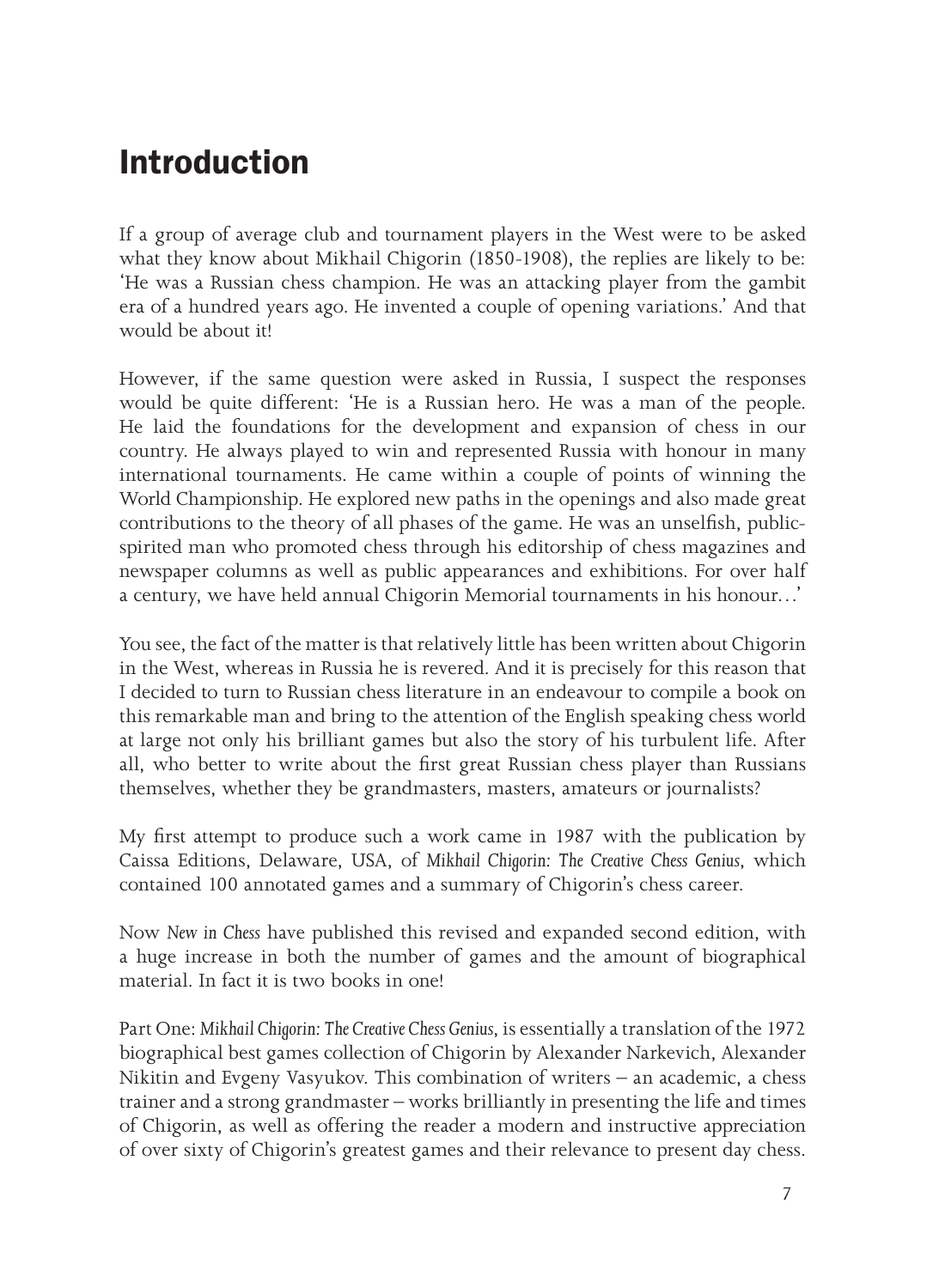Part Two: *Mikhail Chigorin: His Friends, Rivals and Enemies* by Vasily Panov, is a second, quite different and indeed complementary biography from that given in Part One. Translated from the original 1963 Russian book, it provides a hard-hitting account of the strengths and weaknesses of Chigorin's character, which ranged from absolute genius for chess and enormous capacity for hard work to a certain naïvety in terms of sporting preparation and even a self-destructive addiction to alcohol. It also charts his lifelong struggles against adversity, which included the damaging effects of a childhood spent in a brutal orphanage, habitual poverty, ill health and even the malicious actions of jealous rivals who sought to undermine his preeminent position in Russian chess. Added to this is a selection of a further 159 games, annotated by a variety of masters and grandmasters, including Chigorin himself, and extracted from the Russian books, *Selected Games of Chigorin* (1926) by Efim Bogoljubow, *M.I.Chigorin: The Great Russian Chess Player* (two editions, 1939 and 1949) by Nikolai Grekov and *120 Selected Games of M.I.Chigorin* (1952) also by Nikolai Grekov, *The Creative Legacy of M.I.Chigorin* (1960) by Isaac Romanov, and *Mikhail Chigorin* (1985) by Mikhail Yudovich. These games, like the biography, show both positive and negative sides to Chigorin – brilliancies to be sure, but also blunders, to which he was unfortunately prone. But, whatever the results of these chess battles, always there is that endless searching for new ideas in an endeavour to broaden the horizons of chess…

Actually there is also a third part to this book, an introductory survey of Chigorin's chess career by his turn of the 20<sup>th</sup> century contemporary Peter Romanovsky, which appeared in the above-mentioned work by Romanov. I suggest that the reader digests this first as it will serve as a very nice appetizer for the second and third courses…

It should be kept in mind that much of the text of the present book was written during the Soviet era, although new analysis has sometimes been added to the original annotations in the form of footnotes, in order to identify and clarify debatable points of play. Overall, readers will find ample evidence here of Chigorin's creative work in all phases of the game.

*The Openings:* Of his generation, Chigorin was the greatest exponent of open games and gambit play, yet paradoxically it is his closed defence in the Spanish Game, still bearing his name today, that is one of the most frequently played openings of all time. The Chigorin Defence to the Queen's Gambit also has quite a reputation, although perhaps not for the significant fact that its original concept of allowing White to construct a big pawn centre, only to undermine it later with blows from the flanks, was some twenty years later claimed as its own by the so-called 'Hypermodern' chess movement!

Then again, Chigorin also experimented with other avant-garde openings such as the King's Indian Defence and similar fianchetto developments, as well as the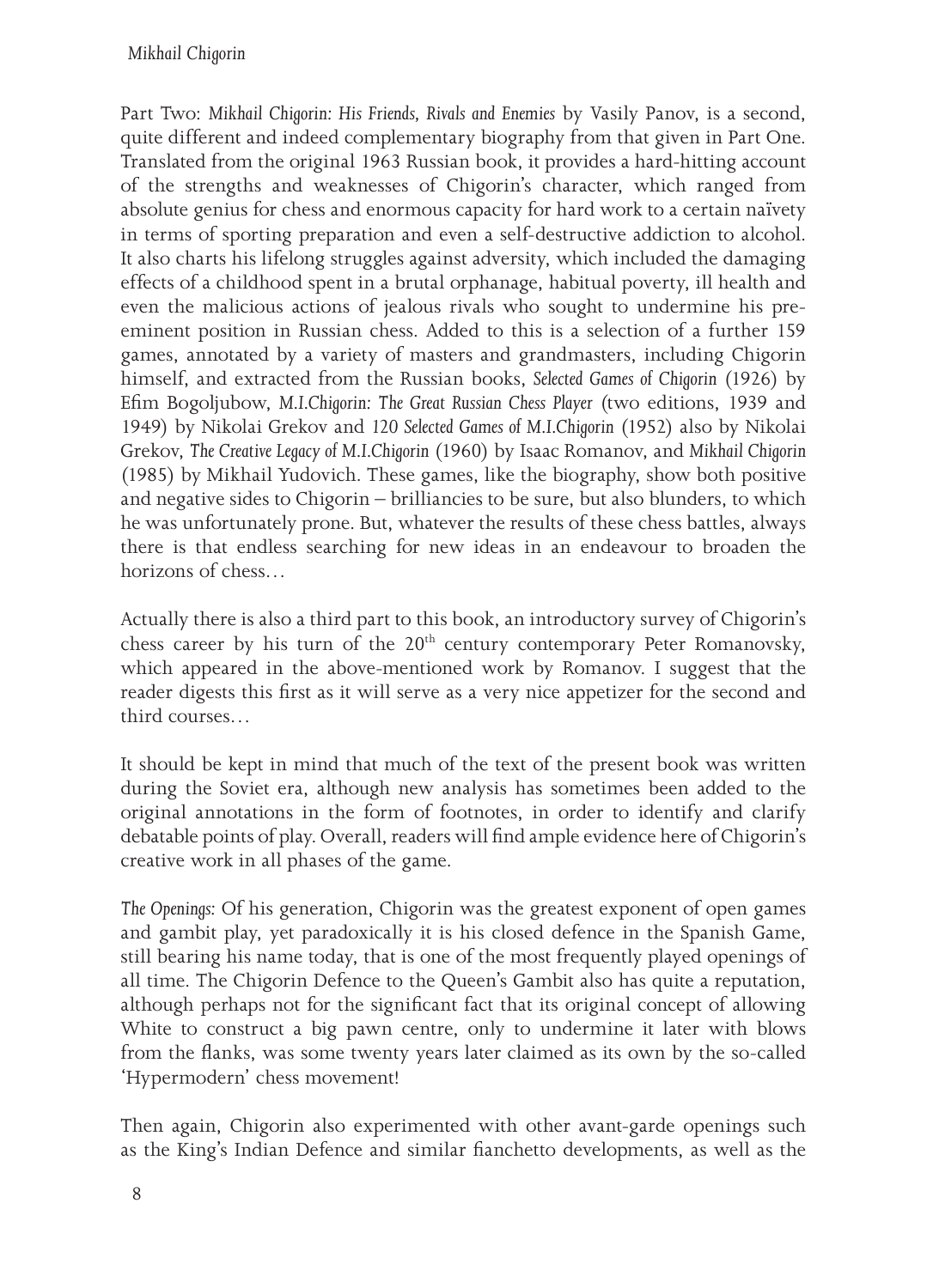Semi-Slav Defence, way back in the  $19<sup>th</sup>$  century – yet these openings only really resurfaced fifty years later when they became major weapons in the armoury of the mighty Soviet School of Chess – and indeed are still amongst the most popular openings in competitive chess of today.

*The Middlegame:* Chigorin was a master of the sustained initiative. He paid as much attention to the preparation and build-up of a kingside offensive as he did to the calculation of the eventual breakthrough and delivery of the final winning combination. A study of Chigorin's games is in itself an education in the fine art of carrying out a properly planned attack.

In his career Chigorin also employed a number of methods of play which were later attributed to Nimzowitsch, such as the principles of centralisation, blockade, exploitation of weak squares, dynamic manoeuvring, and the latent power of seemingly cramped positions. Also, like Nimzowitsch, Chigorin displayed exceptional skill when handling the knights, although he denied any suggestion that he considered this piece to be superior to the bishop. He stated that his play was guided solely by the specific demands of each individual position and not by any dogmatic 'general principles' such as were proclaimed by Dr. Tarrasch at this time and against which Chigorin vigorously rebelled, considering that adherence to such fixed rules and regulations squeezed the life-blood out of chess creativity.

*The Endgame:* Chigorin played to win in every game and to achieve this desired result he frequently had to demonstrate both his skill and patience in the endgame. Former World Champion Botvinnik said that whenever he entered a rook endgame he would recall how Chigorin defeated Dr. Tarrasch from a seemingly dead drawn position with just kings, a pair of rooks and a handful of pawns on the board.

So to conclude, we can confidently state that Chigorin was years ahead of his time in his understanding of chess and was only fully appreciated long after his death. Indeed, his unceasing creative approach to all phases of the game, which he displayed to the full in both his play and writings, later served as a great inspiration to a long line of Russian and Soviet players, including World Champions Alekhine, Botvinnik, Smyslov, Tal and Spassky, all of whom have spoken of the profound influence of Chigorin on their own play. Even Kasparov, with his love of dynamic play and precise analysis, continued the Chigorin traditions.

I hope the present varied compilation provides a balanced view of Mikhail Chigorin, both the man and his creative chess legacy, and that he will in the future be held in the same high regard throughout the whole world as he is in his native Russia.

> *Jimmy Adams London 2016*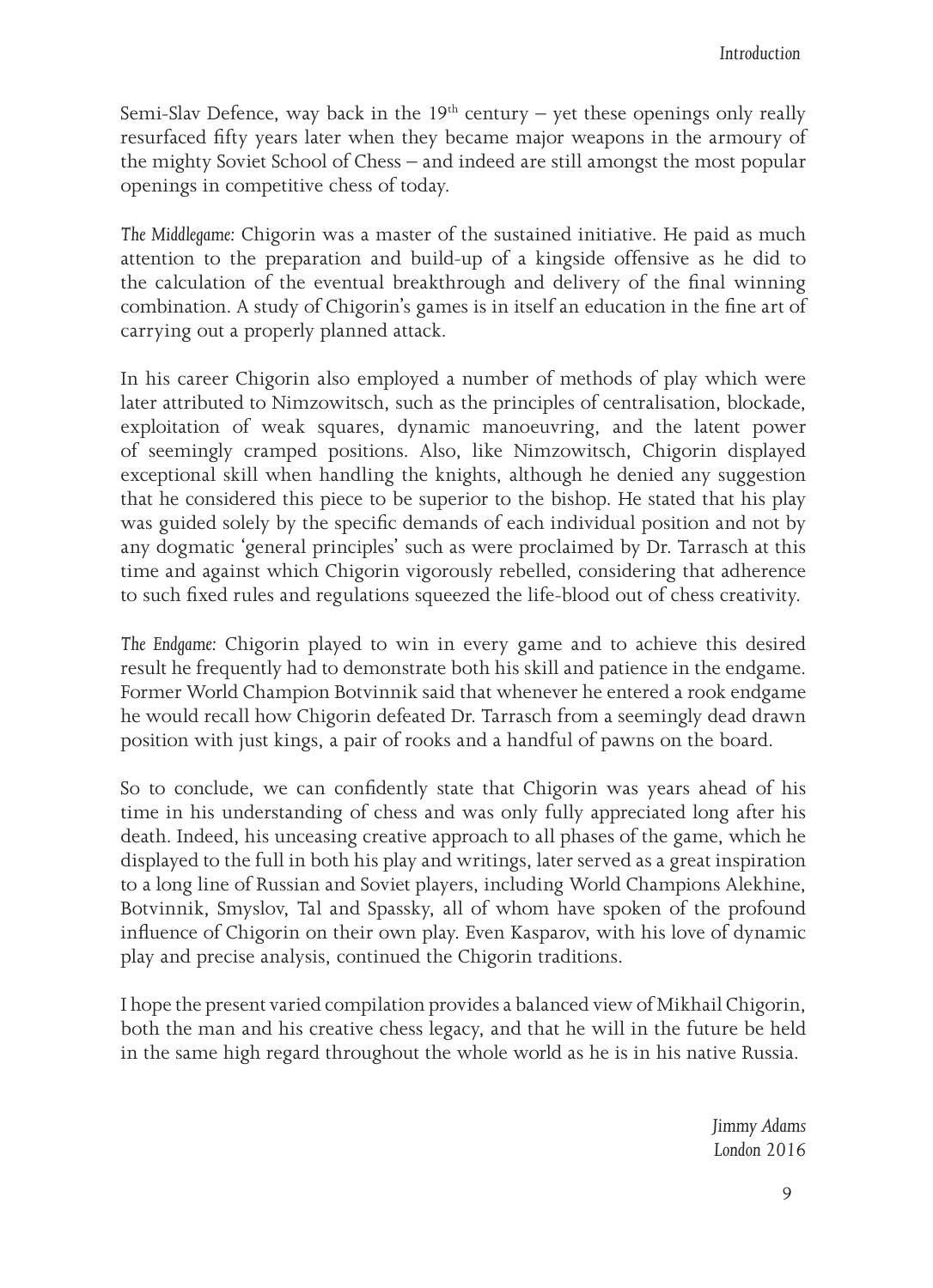### Grandmasters on Chigorin

'The most worthy challenger in the struggle for the World Championship.' *Steinitz*

'Chigorin's creative work in the area of the openings can serve as a model for chess masters... In the Soviet Union, the Chigorin traditions are being maintained.' *Lasker*

'A naturally-gifted genius – he was the first Russian to work at the creation of public chess life in Russia.' *Winawer*

'Though ruined by ill-health, he, at the same time, contributed so much that was new to the theory of the openings, like nobody else.' *Rubinstein*

'There was nobody in chess who was more artistic and creative than Chigorin.' *Mieses*

'There was never a master who combined the art of attack and defence to such an extent as Chigorin.' *Pillsbury*

'Combinations, such as Chigorin's, can be created only by a great master.' *Gunsberg*

'An outstanding master of the endgame.' *Schlechter*

'For Chigorin, in principle, the word "draw" did not exist. What could a half, a one and a zero mean for him when he was looking for a fight, for discovery, for truth?' *Spielmann*

'No master was closer to the great Morphy than Chigorin.' *Maroczy*

'My best teacher.' *Charousek*

'There was no master, against whom a defeat would be less annoying, than a defeat in an encounter with Chigorin.' *Salwe*

'There was nobody who was so little favoured by tournament luck as Chigorin, but also nobody who needed so little luck in a tournament as Chigorin.' *Tarrasch*

'Remembrance of the great Chigorin lives on in my memory as lives and will live his glory in the history of chess art for as long as people play chess.' *Duras*

'Chigorin is the founder of the Russian chess school. No one has done so much for the development and popularisation of chess in Russia as Chigorin. We, Soviet chess players, follow his creative behests, revere his memory, and are profoundly grateful to him for his selfless service to the game.' *Smyslov*

'Chigorin was one of the greatest Russian players, an artist of chess thought, and perhaps the first player in the world to treat the game as it deserves. He did a great deal for the development of chess in Russia and had a very powerful influence on world chess thought. He was many years ahead of his time, and his work will always be an inexhaustible source for the development and perfection of chess ideas.' *Botvinnik*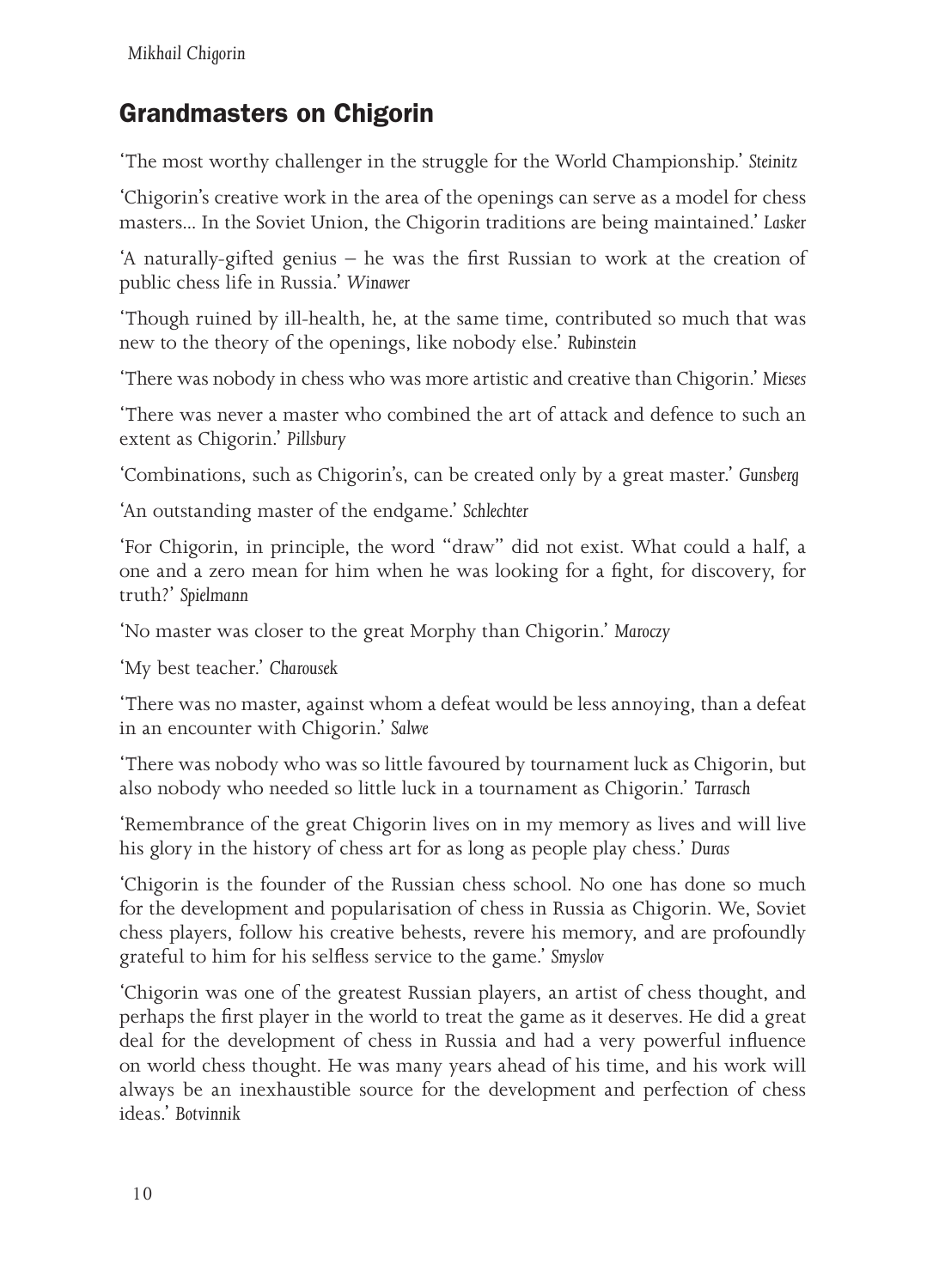## **Mikhail Ivanovich Chigorin**

*By Peter Romanovsky*

Chess life has in the last few decades taken giant strides forward.

However, even this stormy period of development of chess thought which we have experienced cannot in any way dim Soviet chess players' memory of the creative outlook of the founder and organiser of the Russian chess school, Mikhail Ivanovich Chigorin.

And what is more, with the years further and further removing us from the time of life and creative work of this great Russian master, we are giving him even more attention, we sense the need to retain unbroken contact with the inexhaustible well of Chigorin's creative work.

The name of Chigorin stands by itself in the history of the development of chess thought of his day.

Chigorin lived in a period, when, in the arena of chess art, shone such leading lights as Zukertort, Steinitz, Lasker, Tarrasch, Pillsbury, Schlechter, Janowski, Teichmann, Maroczy and Blackburne. It would seem to have been impossible to take up a special place in this brilliant constellation of talent. And yet there was a chess player who managed to do this – and it was Chigorin.

To the chess world, everything was unusual about this representative of Russian chess: the suddenness of his appearance in the arena of at first Russian and then international chess life, the late age  $-24$  years, at which he, for the first time, in the court of the best Russian masters of that time, Shumov and Schiffers, cast his own creative discoveries, both the swiftness of his chess development and spreading fame as a master, personifying his own ideas of artistic beauty, and many other things.

At first, the chess world regarded Chigorin as a talented individual, almost a new Morphy, this time appearing from the East. Shortly afterwards, however, Western critics, following the example of Steinitz, declared Chigorin an adherent of the 'old' combinational school, which, in Europe, was represented at that time, in the opinion of these same critics, by Anderssen, Blackburne, up to a certain point Zukertort, and several other masters.

It would be difficult to find a greater lack of understanding of the creative outlook of Chigorin. How would it be possible to explain their 'old', that is, archaic, backward, belonging to the past, when Chigorin saw each game as a step forward in the progressive process of the development of chess thought? Not very much in accord with this characteristic is also the fact that Chigorin, supposedly representing the old views, after administering a series of shattering defeats both to Steinitz and his associates, was himself declared by them as being a purveyor of the ideas of the heralded by them 'modern school'.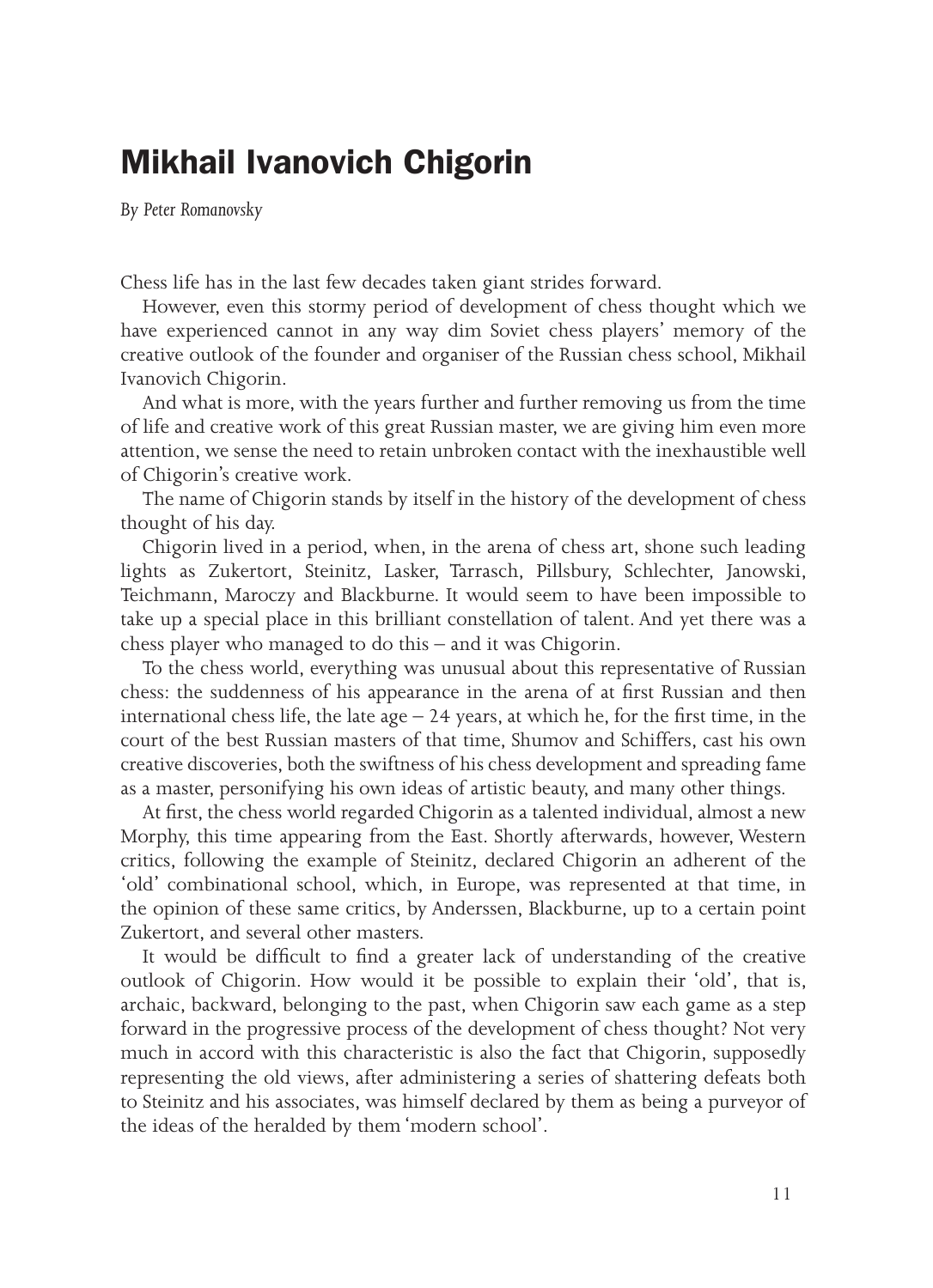Chigorin, indeed, did enter international chess life as a lone man. But passionate adherents and followers already soon began to appear amongst masters of the West, not to mention Russia.

The famous Czech grandmaster, Oldrich Duras, wrote: 'It is difficult for me to explain to the wide audience of the modern generation what the name of Chigorin meant and to this day means to Czech players... On the Chigorin traditions which dominated Czech chess art, I also grew up. Remembrance of the great Chigorin lives on in my memory even now, as lives and will live his glory in the history of chess art for as long as people play chess.'

Declaring themselves disciples of Chigorin were the very talented but unfortunately prematurely deceased Rudolph Charousek, the Austrian Rudolf Spielmann, and many others.

Through his creative work, Chigorin actively influenced the attitudes of many foreign chess players, who were attracted by his innovations and the scope of his ideas, the artistic value of his style, and finally his wholehearted love of chess.

'It was characteristic of Chigorin', wrote Spielmann, 'that the main thing in chess for him was not the numerical result, but the search for truth, and through truth – the thirst for knowledge. Immediately after the end of a game he would sit down to analyse it. An endless melody of irrationality, not yielding to calculation, the unexplored, the inexhaustible, he lived through all this during the game, but after the game he worked tirelessly so that the irrational was made rational and intelligible, the incalculable – worked out precisely, the unexplored – explored; this is how he fought for truth in chess art.'

If we are seeking to identify what essentially distinguishes and sets apart Chigorin in the history of chess thought, then the answer will be found in his understanding of chess as a full-blooded art and his principal view that his creative searching should take a truly artistic line.



Yes, Chigorin was a great chess artist and hardly any of his contemporaries could compare with him in the quality and quantity of the artistic chess productions he created.

And so Chigorin was neither a follower of the ideas of the 'old' Italian school, nor a champion of the positional teachings of Steinitz. Chigorin was the founder and organiser of a new progressive chess tendency, which gave life to the Russian chess school.

However, this school consisted not only of creative work, but also organisational collaboration.

When we speak about Chigorin as the founder of the Russian chess school, we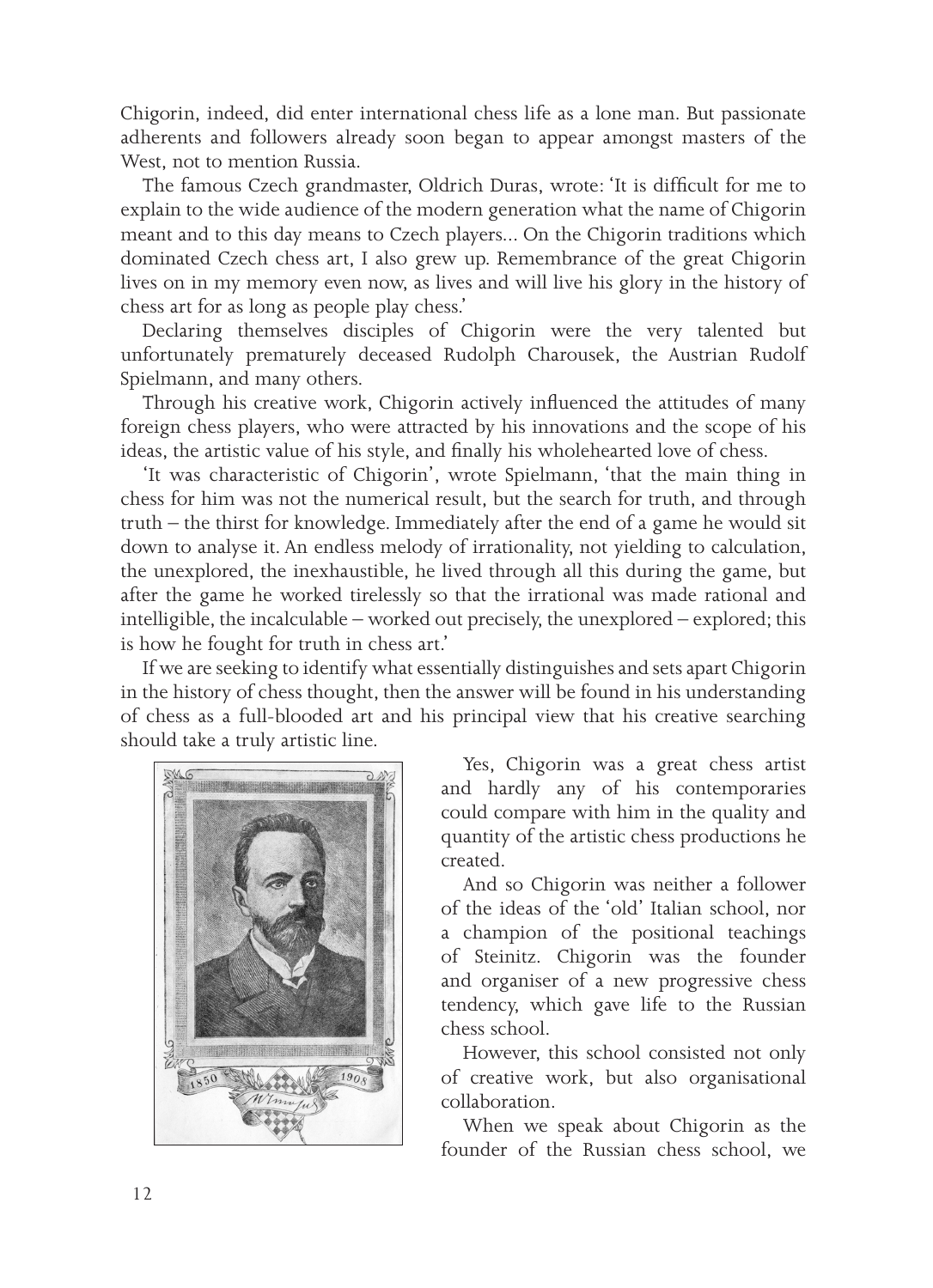have in mind not only his creative work, due to which, in itself, Russian chess players rallied around him, but also work in the public and literary-publicity field, to which he devoted many years of his life.

Chigorin was the first real public chess worker, organiser of the chess press and enthusiast-propagandist in our country.

There were many strong masters before Chigorin, for example A.Petrov and S.Winawer, but for them chess was a side-line and therefore they could not fully appreciate its immense cultural-educational role. The significance of Chigorin's active work for the development of Russian chess culture was immeasurably greater.

Even in his first years of service to Russian chess, Chigorin launched the magazine *Chess Sheet*. Though he had a very modest income, Chigorin had to put his own money into the business of bringing out his first-born magazine, since the subscriptions (there were not even 250 subscribers in the whole of Russia!) covered only part of the expenses involved in its publication. In the end, the magazine ceased due to lack of resources. The same fate befell another publication, rising out of its ashes and again conducted by Chigorin *– Chess Herald*. Nevertheless, the literary and public propaganda activities of Chigorin expanded from year to year. He conducted extensive correspondence with chess players and chess circles of different towns in Russia, played many games by correspondence, and from time to time visited the provinces, where he strived to support chess enterprises through simultaneous exhibitions and talks, to heighten interest in chess.

The organisational and public activity of Chigorin bore its fruit. The ranks of Russian chess players increased. Chigorin's distinctive and beautiful style of play, as well as his numerous victories over foreign masters, attracted the sympathy of broad circles of Russian chess players, especially the young.

The well-known chess player, Rosenkrantz, wrote: 'Chigorin was in the full sense of the word "a ruler of men's minds" when it came to Russian chess youth... All the young players found themselves under the spell of Chigorin's elegant play and the beauty of his combinations.'

Another young contemporary of Chigorin, E.Znosko-Borovsky, defined his role and place in Russian chess life in the following lively way: 'Chigorin... you know he represents the best in Russian chess life, you know he is the whole of our chess life. To speak about him means to speak about chess in general in Russia, about the most beautiful in it, about the greatest successes, about the best of its time, about the supreme efforts and manifestations of Russian chess creative work... Chigorin has not only elevated the name of Russian chess to an unprecedented height, hitherto unattained by any other Russian, but also justified his own life, as it were, by actually sanctifying chess itself in Russia.'

'His exceptional talent', remarked the prominent Soviet writer and strong chess player, professor A.Smirnov, about Chigorin, 'was expressed in his own individual style of play, which he created and which was successively passed on directly and indirectly to a whole galaxy of disciples, colouring all our most recent chess creative work and leading to the establishment of a Russian chess school.'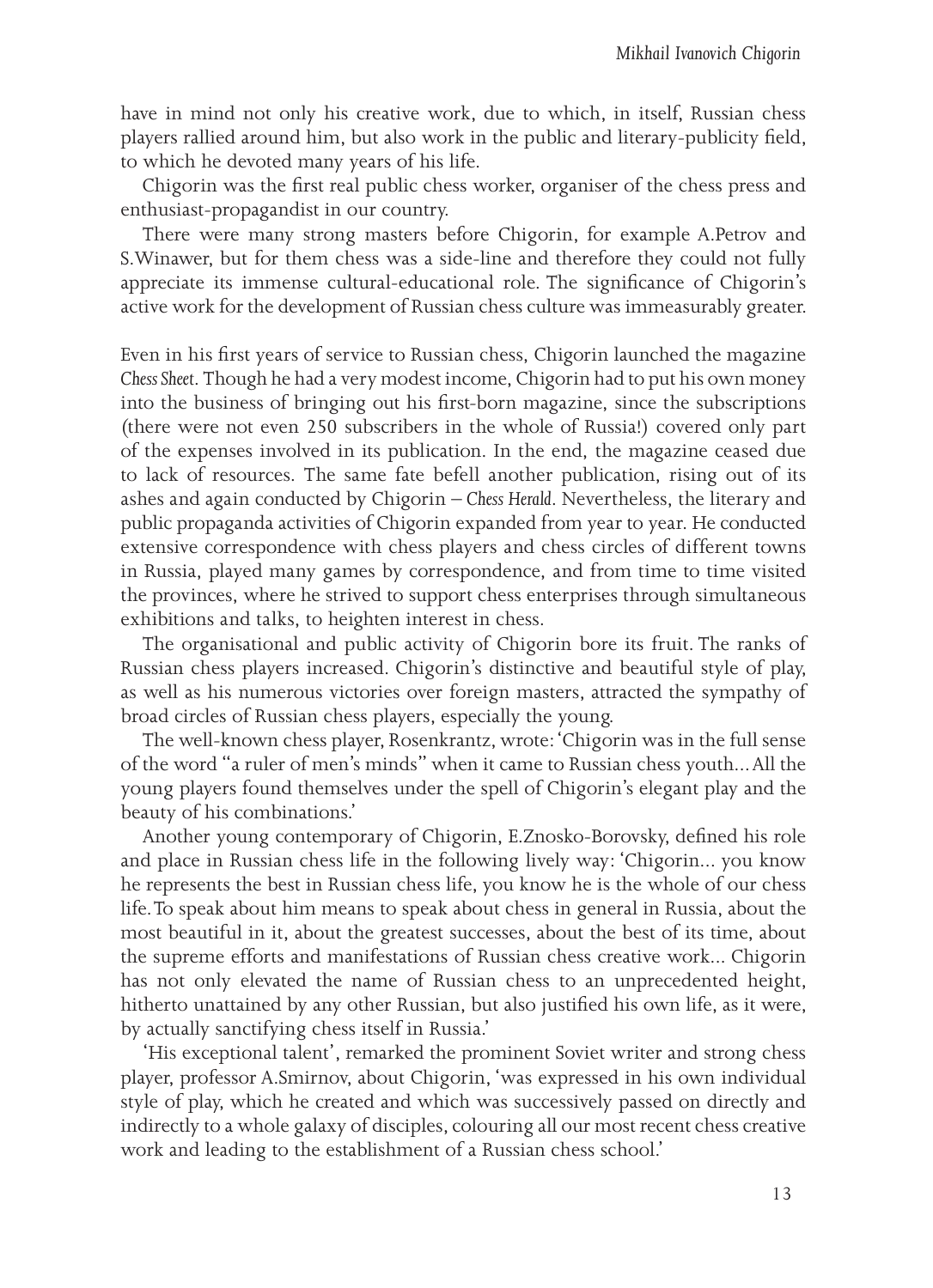# **Tables of Important Tournaments and Matches**

|               | $\overline{1}$ | $\overline{6}$           | $\overline{5}$           | 14                       | $\overline{3}$           | $\overline{1}$           | $\Box$                   | $\overline{0}$           | $\circ$                  | $\infty$                 | $\overline{\phantom{0}}$ | $\circ$                  | $\cup$                   | $\overline{+}$ | $\infty$                 | $\sim$                   |                          |                          |                    |
|---------------|----------------|--------------------------|--------------------------|--------------------------|--------------------------|--------------------------|--------------------------|--------------------------|--------------------------|--------------------------|--------------------------|--------------------------|--------------------------|----------------|--------------------------|--------------------------|--------------------------|--------------------------|--------------------|
| Karl Pitschel | H. von Schütz  | Carl Schmid              | Josef Noa                | Carl Wennners            | Fritz Riemann            | <b>Emil Schallopp</b>    | Wilfried Paulsen         | Louis Paulsen            | Johann Berger            | Jacques Schwarz          | Johannes von Minckwitz   | Alexander Wittek         | James Mason              | Simon Winawer  | Mikhail Chigorin         | Johannes Zukertort       | Joseph Blackburne        |                          |                    |
|               | $\circ$        | $\circ$                  | $\circ$                  | $\circ$                  | $\circ$                  | $\circ$                  | $\circ$                  | $\circ$                  | $\frac{1}{2}$            | $\circ$                  | $\circ$                  | $\frac{1}{2}$            |                          | $\circ$        | $\circ$                  | $\circ$                  | $\ast$                   |                          |                    |
|               | $\circ$        | $\circ$                  | $\frac{1}{2}$            | $\circ$                  | $\circ$                  | →                        | $\overline{\phantom{0}}$ | $\circ$                  | $\frac{1}{2}$            | $\circ$                  | $\circ$                  | $\circ$                  | $\frac{1}{2}$            | $\frac{1}{2}$  | $\circ$                  | $\ast$                   |                          | $\overline{\mathsf{C}}$  |                    |
| $\circ$       | $\circ$        | $\circ$                  | $\circ$                  | $\circ$                  | $\circ$                  | $\circ$                  | $\circ$                  | $\circ$                  | $\circ$                  | $\frac{1}{2}$            | $\overline{\phantom{0}}$ | $\overline{\phantom{0}}$ | $\overline{\phantom{0}}$ | $\circ$        | $\ast$                   |                          | $\overline{\phantom{0}}$ | $\sim$                   |                    |
| $\circ$       | $\circ$        | $\circ$                  | $\frac{1}{2}$            | $\circ$                  | $\circ$                  | $\overline{\phantom{0}}$ | $\circ$                  | $\circ$                  | $\circ$                  | $\frac{1}{2}$            | $\circ$                  | $\overline{\phantom{0}}$ | $\circ$                  | $\ast$         | $\overline{\phantom{0}}$ | $\frac{1}{2}$            | $\overline{\phantom{0}}$ | $\overline{+}$           |                    |
|               | $\circ$        | $\frac{1}{2}$            | $\circ$                  | $\circ$                  |                          | $\circ$                  | $\overline{\phantom{0}}$ | $\circ$                  | $\frac{1}{2}$            |                          | $\frac{1}{2}$            | $\frac{1}{2}$            | $\ast$                   |                | $\circ$                  | $\frac{1}{2}$            | $\circ$                  | GП                       | <b>Berlin 1881</b> |
| $\circ$       | $\circ$        | $\circ$                  |                          | $\circ$                  | $\frac{1}{2}$            | $\overline{\phantom{0}}$ | $\circ$                  |                          | $\frac{1}{2}$            | $\circ$                  | $\frac{1}{2}$            | ₩                        | $\frac{1}{2}$            | $\circ$        | $\circ$                  |                          | $\frac{1}{2}$            | $\circ$                  |                    |
|               | $\frac{1}{2}$  | $\circ$                  | $\circ$                  | $\circ$                  | $\frac{1}{2}$            | $\circ$                  | $\overline{\phantom{0}}$ |                          | $\frac{1}{2}$            | $\circ$                  | $\ast$                   | $\frac{1}{2}$            | $\frac{1}{2}$            |                | $\circ$                  |                          | $\overline{\phantom{0}}$ | $\overline{ }$           |                    |
|               | $\circ$        | $\frac{1}{2}$            | $\circ$                  | $\frac{1}{2}$            | $\overline{\phantom{0}}$ | $\circ$                  | $\frac{1}{2}$            | $\circ$                  | $\circ$                  | ₩                        | $\overline{\phantom{0}}$ | $\overline{\phantom{0}}$ | $\circ$                  | $\frac{1}{2}$  | $\frac{1}{2}$            |                          |                          | $\infty$                 |                    |
|               | $\circ$        | $\circ$                  | $\circ$                  | $\frac{1}{2}$            | $\circ$                  | $\circ$                  | $\overline{\phantom{0}}$ |                          | $\ast$                   |                          | $\frac{1}{2}$            | $\frac{1}{2}$            | $\frac{1}{2}$            |                |                          | $\frac{1}{2}$            | $\frac{1}{2}$            | $\circ$                  |                    |
|               | $\circ$        | $\frac{1}{2}$            | $\frac{1}{2}$            | $\circ$                  | $\frac{1}{2}$            | $\circ$                  | $\frac{1}{2}$            | ⋇                        | $\circ$                  |                          | $\circ$                  | $\circ$                  | $\overline{\phantom{0}}$ |                |                          |                          | $\overline{\phantom{0}}$ | $\circ$                  |                    |
|               | $\circ$        | $\frac{1}{2}$            |                          | $\frac{1}{2}$            | $\frac{1}{2}$            | $\overline{\phantom{0}}$ | $\ast$                   | $\frac{1}{2}$            | $\circ$                  | $\frac{1}{2}$            | $\circ$                  | $\overline{\phantom{0}}$ | $\circ$                  |                | $\overline{\phantom{0}}$ | $\circ$                  | $\overline{\phantom{0}}$ |                          |                    |
|               | $\circ$        | $\overline{\phantom{0}}$ | $\circ$                  | $\overline{\phantom{0}}$ | $\circ$                  | ⋇                        | $\circ$                  | $\overline{\phantom{0}}$ | $\overline{\phantom{0}}$ | $\overline{\phantom{0}}$ | $\overline{\phantom{0}}$ | $\circ$                  | $\overline{\phantom{0}}$ | $\circ$        | $\overline{\phantom{0}}$ | $\circ$                  | $\overline{\phantom{0}}$ | $\overline{\mathsf{C}}$  |                    |
|               | $\circ$        | $\frac{1}{2}$            | $\circ$                  |                          | $\ast$                   |                          | $\frac{1}{2}$            | $\frac{1}{2}$            |                          | $\circ$                  | $\frac{1}{2}$            | $\frac{1}{2}$            | $\circ$                  |                |                          |                          |                          | $\sim$                   |                    |
|               | $\circ$        | $\circ$                  | $\circ$                  | $\ast$                   | $\circ$                  | $\circ$                  | $\frac{1}{2}$            |                          | $\frac{1}{2}$            | $\frac{1}{2}$            | $\overline{\phantom{0}}$ | $\overline{\phantom{0}}$ | $\overline{\phantom{0}}$ |                |                          |                          | $\overline{\phantom{0}}$ | $\overline{+}$           |                    |
|               | $\circ$        | $\circ$                  | $\ast$                   | $\overline{\phantom{0}}$ | $\overline{\phantom{0}}$ | $\overline{\phantom{0}}$ | $\circ$                  | $\frac{1}{2}$            | $\overline{\phantom{0}}$ | $\overline{\phantom{0}}$ | $\overline{\phantom{0}}$ | $\circ$                  | $\overline{\phantom{0}}$ | $\frac{1}{2}$  | $\overline{\phantom{0}}$ | $\frac{1}{2}$            | $\overline{\phantom{0}}$ | GП                       |                    |
|               |                | ₩                        |                          |                          | $\frac{1}{2}$            | $\circ$                  | $\frac{1}{2}$            | $\frac{1}{2}$            |                          | $\frac{1}{2}$            | $\rightarrow$            | $\overline{\phantom{0}}$ | $\frac{1}{2}$            |                |                          | $\overline{\phantom{0}}$ |                          | $\circ$                  |                    |
|               | $\ast$         | $\circ$                  | $\overline{\phantom{0}}$ | $\overline{\phantom{0}}$ | $\overline{\phantom{0}}$ | $\overline{\phantom{0}}$ | $\overline{\phantom{0}}$ | $\overline{\phantom{0}}$ | $\overline{\phantom{0}}$ |                          | $\frac{1}{2}$            | $\overline{\phantom{0}}$ | $\overline{\phantom{0}}$ |                | $\overline{\phantom{0}}$ |                          | $\overline{\phantom{0}}$ | $\overline{\phantom{0}}$ |                    |
|               | $1\frac{1}{2}$ | $3\frac{1}{2}$           | $5\frac{1}{2}$           | $6^{1/2}$                | $6^{1/2}$                | ┙                        | $7\frac{1}{2}$           | $\infty$                 | $\infty$                 | $8^{1/2}$                | $8\frac{1}{2}$           | $9\frac{1}{2}$           | $9\frac{1}{2}$           | 10'/2          | $10\frac{1}{2}$          | $\equiv$                 | $\overline{14}$          |                          |                    |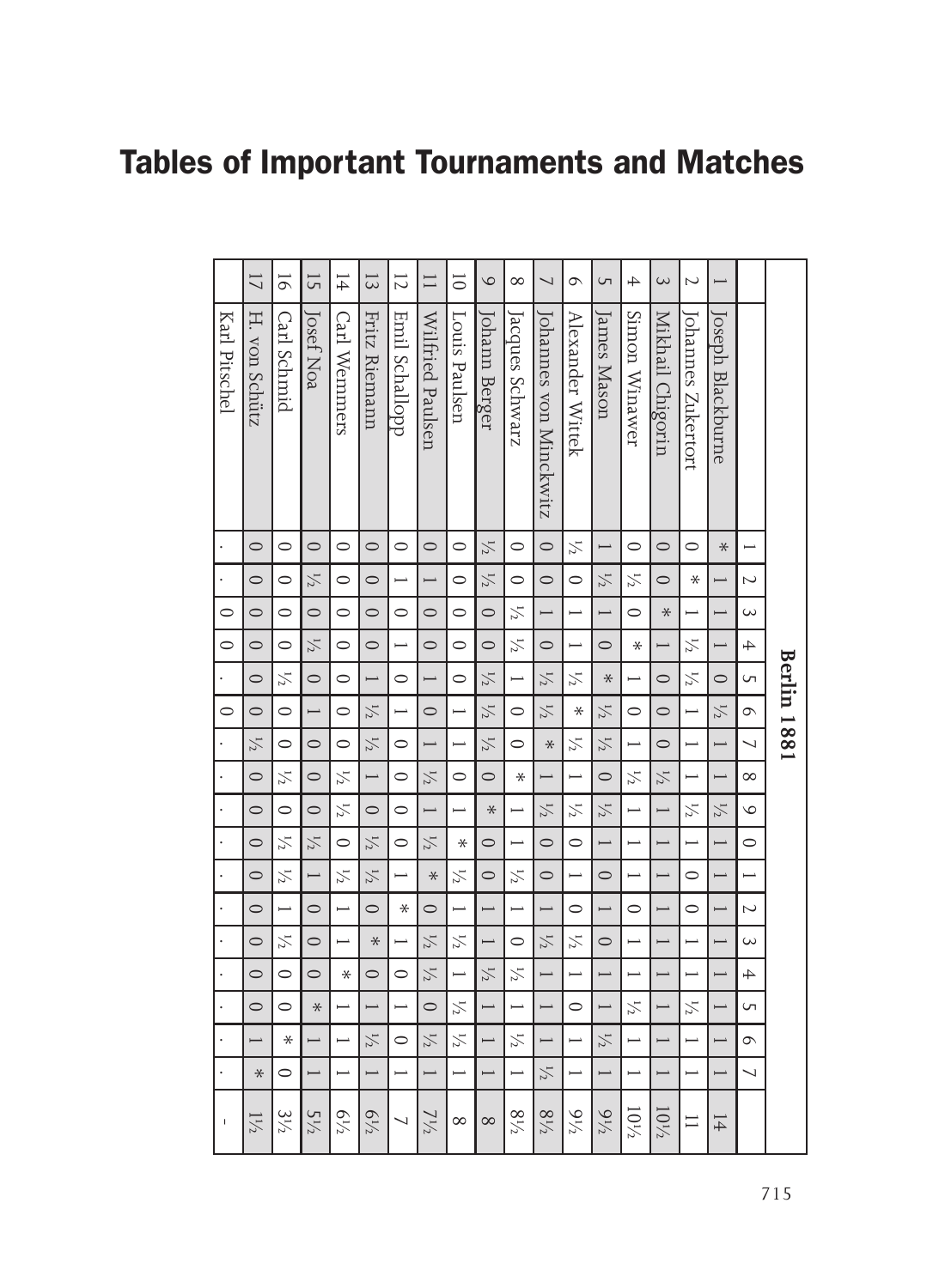|                          |                          |                                                                             |                          |                          |                                      |                           |                          | Vienna 1882      |                                                |                         |                |                                      |                          |                                                                                                                   |                          |                           |                          |                   |                         |                 |
|--------------------------|--------------------------|-----------------------------------------------------------------------------|--------------------------|--------------------------|--------------------------------------|---------------------------|--------------------------|------------------|------------------------------------------------|-------------------------|----------------|--------------------------------------|--------------------------|-------------------------------------------------------------------------------------------------------------------|--------------------------|---------------------------|--------------------------|-------------------|-------------------------|-----------------|
|                          |                          |                                                                             | $\overline{\mathsf{C}}$  | $\sim$                   | $\overline{+}$                       | GП                        | $\circ$                  | $\overline{ }$   | $\infty$                                       | $\circ$                 | $\circ$        | $\overline{\phantom{0}}$             | $\overline{\mathsf{C}}$  | $\sim$                                                                                                            | $\overline{+}$           | GП                        | $\circ$                  | $\overline{ }$    | $\infty$                |                 |
|                          | Wilhelm Steinitz         | $* \atop *$                                                                 | $1\frac{1}{2}$           | 141/201/21               |                                      |                           | $\overline{01}$          | $\frac{1}{2}$    | $\Box$                                         | $\overline{10}$         | $1\frac{1}{2}$ | $\overline{10}$                      | $\overline{0}$           | $\Box$                                                                                                            | $\Box$                   | $\Box$                    | $\overline{10}$          | $\frac{1}{1}$     | $\overline{+}$          | 14              |
| $\sim$                   | Simon Winawer            | $0\frac{1}{2}$                                                              | $*$<br>$*$               | $\overline{0}$           | 자이자                                  |                           | $\overline{0}$           | $\equiv$         | $\overline{0}$                                 | $\overline{C}$          | $1\frac{1}{2}$ | $\Box$                               | $\equiv$                 | $\equiv$                                                                                                          | $\equiv$                 | $\equiv$                  | $\equiv$                 | $\overline{+}$    | $\frac{1}{2}$           | 24              |
| $\infty$                 | James Masor              | $\frac{1}{2}$                                                               | $\Box$                   | $\ddot{*}$               | $1\frac{1}{2}$ $\frac{1}{2}$         |                           | 1/2/2/2/2/2              |                  | $\Box$                                         | $\Box$                  | $\overline{0}$ | $\overline{10}$                      | $\equiv$                 | 1/21                                                                                                              | $1\frac{1}{2}$           | $ 0^{1/2}$                | $\Box$                   | $rac{1}{2}$       | $\frac{1}{2}$           | 23              |
| $\overline{+}$           | Johannes Zukertor        | 12/01/2                                                                     |                          | 1½                       | $* \underset{1}{*}$                  |                           | 사이 사이 아시                 |                  | $\equiv$                                       | $\equiv$                | $\overline{0}$ | $\Box$                               | $\overline{C}$           | $\overline{C}$                                                                                                    | $\equiv$                 | Ξ                         | $\equiv$                 | $\overline{+}$    | $\frac{1}{2}$           | $22^{1/2}$      |
| $\sqrt{ }$               | George Mackenzie         | $1/2$ $1/2$ $1/2$                                                           |                          |                          | $\frac{1}{2}$                        | $*$                       | $\frac{1}{10}$           | $1\frac{1}{2}$   | $1\frac{1}{2}$ / <sup>1</sup> / <sub>2</sub> 0 |                         | $\Box$         | $\Box$                               | $\overline{0}$           | $\overline{0}$                                                                                                    | $\Box$                   | $\overline{0}$            | $1\frac{1}{2}$           | $\overline{+}$    | $\frac{1}{+}$           | 221/2           |
| $\circ$                  | Joseph Blackburne        | $\overline{10}$                                                             | $\overline{0}$           | $\frac{1}{2}$            | $\frac{1}{2}$                        | $\overline{\supseteq}$    | $*$                      | 242 242          |                                                | $\overline{a}$          | $\overline{C}$ | $\overline{\overline{\overline{C}}}$ | $\Box$                   | $1\frac{1}{2}$                                                                                                    | $\equiv$                 | $\overline{\overline{C}}$ | $\equiv$                 | $rac{1}{2}$       | $\frac{1}{1}$           | 211/2           |
| $\overline{\phantom{0}}$ | Berthold Englisch        | $\frac{1}{2^{1/2}}$                                                         | 사서 02년 12년 22년           |                          |                                      |                           |                          | $\frac{1}{1}$    | $0\frac{7}{11}$ 11                             |                         | 사사  사이  사사  사  |                                      |                          |                                                                                                                   | $\overline{0}$           | $\Box$                    | $\Box$                   | $\frac{1}{1}$     | $\frac{1}{2}$           | $19^{1/2}$      |
| $\infty$                 | Louis Paulsen            | $\overline{0}$                                                              | $\overline{\phantom{0}}$ | $\overline{0}$           | $\overline{00}$                      | $ 6^{1/2} $               | $\frac{1}{2}$            | $\overline{0}$   | **   1/2   1/2   1/2   **                      |                         |                |                                      | $\equiv$                 | $1\frac{1}{2}$ $1\frac{1}{2}$                                                                                     |                          | $1\frac{1}{2}$            | $\equiv$                 |                   | $+31/7$                 | $18^{1/2}$      |
| $\circ$                  | Alexander Wittek         | $\overline{0}$                                                              | $\overline{0}$           | $\overline{00}$          | $\overline{00}$                      | $\frac{1}{2}$             | $\overline{10}$          | $1\frac{1}{2}$   | $\frac{1}{2}$                                  | $*$                     | $0\frac{1}{2}$ | $\overline{0}$                       | $\overline{01}$          | $1\frac{1}{2}\frac{1}{2}\frac{1}{2}\frac{1}{2}\frac{1}{2}\frac{1}{2}\frac{1}{2}\frac{1}{2}\frac{1}{2}\frac{1}{2}$ |                          |                           |                          | $1!/2!/2+$        | $\frac{1}{1}$           | $\overline{8}$  |
| $\overline{0}$           | Max Weiss                | $0!$ <sub>2</sub> $/$ <sub>2</sub> $ 0$ <sup>2</sup> $/$ <sub>2</sub> $ 01$ |                          |                          | $\equiv$                             | $ 00\rangle$              | $\overline{a}$           | $0\frac{7}{15}$  |                                                | $\frac{1}{2}$           | $\ddot{*}$     | $0^{1/2}$ [1]                        |                          |                                                                                                                   | $ 0^{1/2} 0^{1/2} $      | $\overline{10}$           | $\overline{0}$           | $\overline{+}$    | $\overline{+}$          | $16\frac{1}{2}$ |
| $\Box$                   | Vincenz Hruby            | $\overline{0}$                                                              | $\overline{0}$           | $\overline{0}$           | $\overline{0}$                       | $\overline{0}$            | $\overline{10}$          | $\frac{1}{2}$    | $0\frac{7}{1}$                                 | $\frac{1}{\sqrt{2}}$    | $1\frac{1}{2}$ | $*$                                  | $\overline{0}$           | $\frac{1}{2}$                                                                                                     | $\Box$                   | $\overline{C}$            | $\overline{0}$           | $\frac{0}{+}$     | $\frac{1}{1}$           | $\overline{5}$  |
| $\overline{C}$           | Mikhail Chigorin         | $\overline{0}$                                                              | $\overline{\frac{1}{2}}$ | $\overline{\circ}$       | $\overline{\overline{C}}$            | $\overline{\overline{C}}$ | $\overline{8}$           | 11/2 00          |                                                | $\overline{\mathbf{C}}$ | $\overline{0}$ | $\overline{10}$                      | $*$                      | $\equiv$                                                                                                          | $\circ$                  | $\equiv$                  |                          | $1\frac{1}{2}$ 0+ | $\overline{\mathrm{O}}$ | $\overline{+}$  |
| $\overline{3}$           | Adolf Schwarz            | $\overline{0}$                                                              | $\overline{)}$           | $ ^{1/2}$                | $\overline{\overline{\overline{C}}}$ | $\overline{0}$            |                          |                  | 3/13/10/12/20 2/15/2                           |                         | 1½ 1/21/2      |                                      | $\overline{)}$           | $*$                                                                                                               | $0\frac{7}{1}$           | $\Box$                    | $0\frac{7}{1}$           | $\frac{1}{2}$     | $\overline{+}$          | 14              |
| $1\pm$                   | Philipp Meitner          | $\overline{0}$                                                              | $\overline{\frac{1}{2}}$ | $ 0_2/$                  | $\overline{0}$                       | $\overline{\circ}$        | $\overline{00}$          |                  | 20 가시 0개                                       |                         | $00^{1/7}$     |                                      | $\Box$                   | $1\frac{1}{2}$                                                                                                    | $\ddot{*}$               | $\overline{\cup}$         | $\overline{C}$           | $\frac{1}{2}$     | $\overline{+}$          | 13              |
| 5                        | Henry Bird               | $\overline{0}$                                                              | $\overline{)}$           | $ 1\frac{1}{2}$          | $\frac{1}{2}$                        | $\overline{10}$           | $\overline{C}$           |                  | 0% 0% 00                                       |                         | $\overline{0}$ | $\overline{0}$                       | $\overline{\circ}$       | $\overline{0}$                                                                                                    | $\overline{0}$           | $*$                       | $\Box$                   | $+2/1$            | $\overline{C}$          | $\overline{z}$  |
| $\overline{6}$           | Preston Ware             | $\overline{\overline{\overline{C}}}$                                        | $\overline{0}$           | $\overline{0}$           | $\overline{0}$                       | $ 0^{1/2} $               | $\overline{0}$           | $\overline{0}$   | $\overline{00}$                                | $ 0_2$                  | $\equiv$       | $\overline{C}$                       | $ 0^{1/2} $              | $1\frac{1}{2}$                                                                                                    | $\overline{\circ}$       | $\overline{0}$            | $\frac{*}{*}$            | $\frac{0}{+}$     | $\overline{+}$          | $\equiv$        |
| $\overline{L}$           | Josef Noa                | $\bigcirc$                                                                  | $\bigcirc$               | $\overline{\phantom{0}}$ | $\bigcirc$                           | $\bigcirc$                | $\overline{\phantom{0}}$ | $-0$             | $\frac{1}{2}$                                  | $\frac{1}{2}$           | $\bigcirc$     | $\overline{\phantom{0}}$             | $\overline{\phantom{0}}$ | $\overline{\phantom{0}}$                                                                                          | $\overline{\phantom{0}}$ | $1/2-$                    | $\overline{\phantom{0}}$ | $*$               | $1/2-$                  | $\circ$         |
| $\overline{8}$           | <b>Bernhard Fleissig</b> | $\bigcirc$                                                                  | ₸                        | $\mathcal{V}_{2^-}$      | $\overline{\phantom{0}}$             | $\bigcirc$                | $\bigcirc$               | $^{1/2}0^{1/2-}$ |                                                | $\bigcirc$              | $\circ$        | $\bigcirc$                           | $\overline{\phantom{0}}$ | $\overline{0}$                                                                                                    | $\circ$                  | $\overline{0}$            | $\bigcirc$               | $\frac{1}{2}$     | $\frac{1}{x}$           | ↘               |
|                          | play-off:                |                                                                             |                          |                          |                                      |                           |                          |                  |                                                |                         |                |                                      |                          |                                                                                                                   |                          |                           |                          |                   |                         |                 |
|                          | Wilhelm Steinitz         | $\circ$                                                                     |                          |                          |                                      |                           |                          |                  |                                                |                         |                |                                      |                          |                                                                                                                   |                          |                           |                          |                   |                         |                 |
| $\sim$                   | Simon Winawer            |                                                                             | $\circ$                  |                          |                                      |                           |                          |                  |                                                |                         |                |                                      |                          |                                                                                                                   |                          |                           |                          |                   |                         |                 |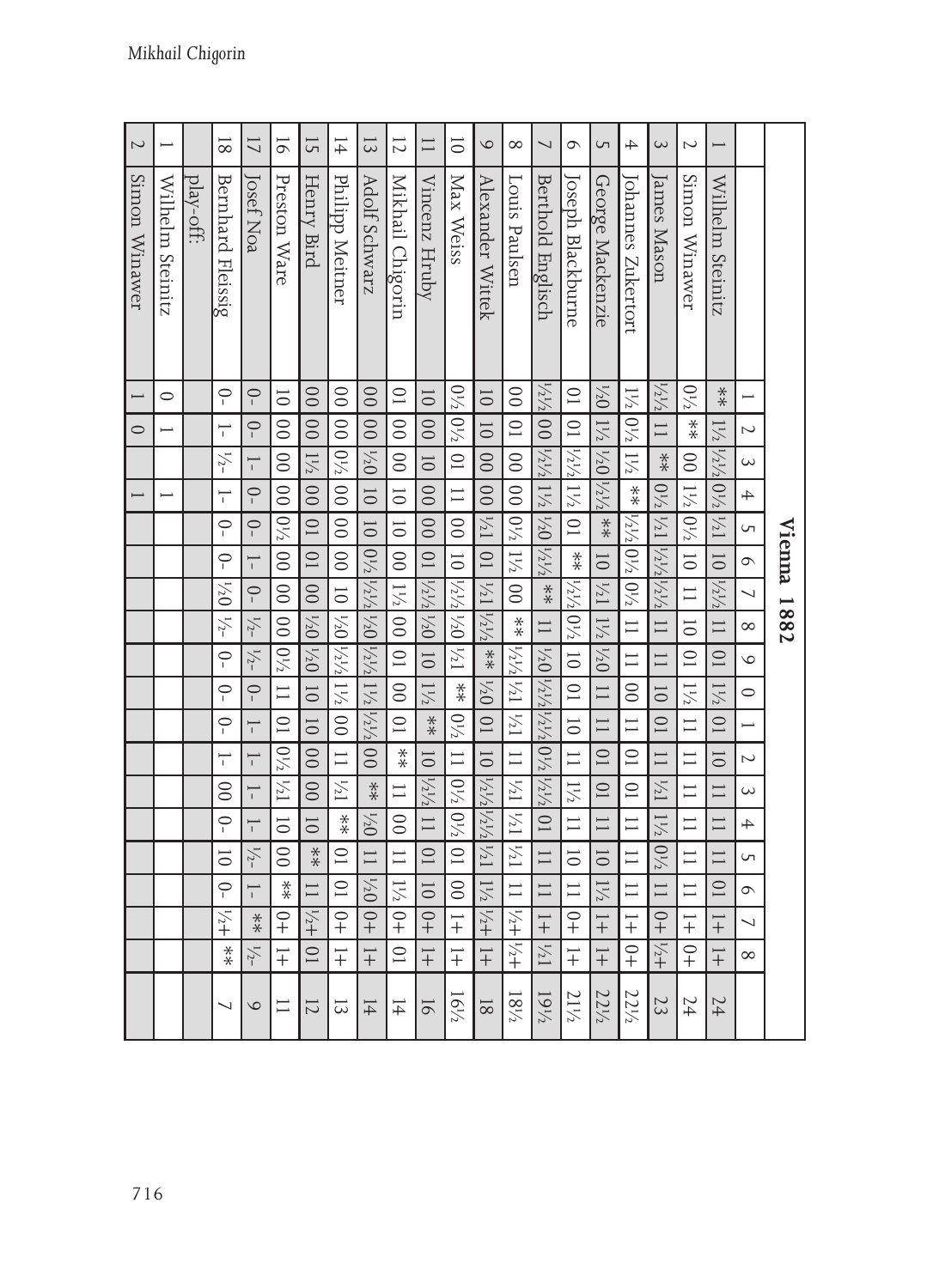| $\sim$                   |                    |                    |                                                          |                                                       |                                                                              | $\pm$                   | $\overline{3}$  | $\overline{C}$    | $\Box$           | $\overline{0}$           | $\circ$          | $\infty$                             | $\overline{ }$            | $\circ$                   | $\cup$            | $\overline{+}$            | $\infty$                             | $\sim$                         | $\overline{\phantom{0}}$ |                          |             |
|--------------------------|--------------------|--------------------|----------------------------------------------------------|-------------------------------------------------------|------------------------------------------------------------------------------|-------------------------|-----------------|-------------------|------------------|--------------------------|------------------|--------------------------------------|---------------------------|---------------------------|-------------------|---------------------------|--------------------------------------|--------------------------------|--------------------------|--------------------------|-------------|
|                          |                    |                    |                                                          |                                                       |                                                                              |                         |                 |                   | Josef Noa        | Henry Bird               |                  |                                      | James Mason               |                           |                   |                           |                                      |                                |                          |                          |             |
| Mikhail Chigorin         | Wilhelm Steinitz   |                    | Steinitz-Chigorin, World Championship match, Havana 1889 | -The second round Rosenthal-Blackburne was not played | "The first two draws did not count and were replayed. The third draw counted | <b>Arthur Skipworth</b> | James Mortimer  | Alexander Sellman |                  |                          | Simon Winawer    | Sanuel Rosenthal                     |                           | George Mackenzie          | Berthold Englisch | Mikhail Chigorin          | Joseph Blackburne                    | Wilhelm Steinitz               | Johannes Zukertort       |                          |             |
|                          | $\circ$            |                    |                                                          |                                                       |                                                                              | $\bigcap$               | $\overline{10}$ | $\overline{0}$    | $\overline{0}$   | $\infty$                 | $\mathrm{O}_*$   | $\overline{0}$                       | $\overline{0}$            | $0^*$ 1                   | $\overline{0}$    | $0^*0$                    | $\overline{O}^*$                     | $\overline{0}$                 | $* \atop *$              | Ē                        |             |
| $\circ$                  |                    | $\sim$             |                                                          |                                                       |                                                                              | $\bigcap$               | $00_*$          | $\overline{0}$    | 0,0              | $\overline{0}$           | $\overline{00}$  | $L_*L_*$                             | $0_*0$                    | $\overline{0}$            | $\overline{0}$    | $\equiv$                  | $\overline{0}$                       | $\stackrel{*}{\ast}$           | $\overline{10}$          | $\sim$                   |             |
| $\circ$                  | $\circ$            | $\overline{4}$     |                                                          |                                                       |                                                                              | $\overline{0}$          | $\overline{0}0$ | $\overline{O}^*$  | 0, 0             | $\overline{0}^*$         | $0\frac{1}{2}$   | $\bigcap$                            | $0_*0$                    | $\overline{11}$           | $\overline{10}$   | $\overline{\circ}$        | $*$                                  | $\supseteq$                    | $\overline{11}$          | $\sim$                   |             |
| $\circ$                  |                    | GП                 |                                                          |                                                       |                                                                              | $\bigcap$               | $\overline{0}$  | $00_*$            | $\overline{O}^*$ | $\overline{\cup}$        | $\overline{C}$   | $\overline{\phantom{0}}$             | $\overline{0}^*$          | $\overline{0}$            | $\overline{0}^*$  | $\overset{*}{\ast}$       | $\overline{10}$                      | $\overline{0}$                 | $\prod_{i=1}^{n}$        | ┿                        |             |
|                          | $\circ$<br>$\circ$ | $\circ$            |                                                          |                                                       |                                                                              | $\bigcap$               | $\overline{0}$  | $\overline{0}$    | $\overline{0}$   | $\overline{01}^*$        | $\overline{0}$   | $^{1/2}0$                            | $\Box$                    | $\frac{1}{2}$             | $*$               | $\overline{\mathsf{C}}^*$ | $\overline{\overline{\overline{C}}}$ | $\cup$                         | $\Box$                   | S                        |             |
| $\circ$                  |                    | $\infty$           |                                                          |                                                       |                                                                              | $\bigcap$               | $\overline{0}$  | 0, 1/2            | 0,0              | $\overline{0}^*$         | $\overline{0}$   | $\overline{\overline{\overline{C}}}$ | $\overline{0}^*$          | $\ddot{*}$                | $\frac{1}{2}$     | $\equiv$                  | $\overline{0}^*$                     | ᆖ                              | $\overline{0}^*$         | $\circ$                  | London 1883 |
| $\circ$<br>$\circ$       |                    | $\circ$<br>$\circ$ |                                                          |                                                       |                                                                              | $\bigcap$               | $\overline{0}$  | $\overline{0}$    | $0\frac{1}{2}$   | $\overline{0}$           | $\overline{C}^*$ | $\overline{C}$                       | $\frac{*}{*}$             | $\overline{\mathsf{L}}^*$ | $\overline{0}$    | $\overline{C}^*$          | $\mathbb{L}^*$                       | $\mathbb{I}^*$                 | $\Box$                   | ┘                        |             |
|                          | $\circ$            |                    |                                                          |                                                       |                                                                              | $\overline{\rho}^*$     | $00\,$          | $\overline{01}^*$ | $\overline{0}$   | $\overline{C}^*$         | $^{1/2}0$        | $\frac{*}{*}$                        | $01*$                     | $\overline{C}^*$          | $1\frac{1}{2}$    | $\subseteq$               | $\overline{\top}$                    | $\overline{\mathrm{O}_*^*0_*}$ | $\Box$                   | $\infty$                 |             |
| $\circ$                  | $\circ$            | $\sim$             |                                                          |                                                       |                                                                              | $\bigcap$               | $\overline{0}$  | $\mathbf{0}_{*}$  | $\overline{10}$  | $\overline{\phantom{0}}$ | $\frac{*}{*}$    | 1/1                                  | $\overline{\mathbf{0}}^*$ | $\cup$                    | $\overline{C}$    | $\overline{0}$            | $1\frac{1}{2}$                       | $\equiv$                       | $\prod_{\ast}$           | $\circ$                  |             |
| $\circ$                  |                    | $\overline{+}$     |                                                          |                                                       |                                                                              | $-0,1$                  | $\overline{0}$  | $\overline{0}$    | $\Box$           | $\ddot{*}$               | $\overline{C}^*$ | $\overline{01}^*$                    |                           | $\overline{\mathsf{L}}^*$ | $\overline{0}^*$  | $\overline{\circ}$        | $L^*$ 0                              | $\equiv$                       | $\Box$                   | $\circ$                  |             |
| $\circ$                  |                    | G<br>$\circ$       |                                                          |                                                       |                                                                              | T                       | $\infty$        | $\overline{0}$    | $\frac{*}{*}$    | $\overline{0}$           | $\overline{0}$   | $\overline{\mathsf{C}}$              | 1/21                      | $\sqcup^*$                | $\Box$            | $\overline{\mathbf{0}}^*$ | $\overline{\Box}$                    | $\mathbb{L}^*$                 | $\Box$                   | $\overline{\phantom{0}}$ |             |
| $\circ$<br>$\frac{1}{2}$ | $\frac{1}{2}$      |                    |                                                          |                                                       |                                                                              | T                       | $\infty$        | $\ddot{*}$        | $\overline{0}$   | $\equiv$                 | $\frac{1}{4}$    | $\overline{C}^*$                     |                           | $1/\dot{2}$ 1             | $\prod_{i=1}^{n}$ | $\vec{=}$                 | $\Box$                               |                                | 5                        | $\sim$                   |             |
| $6^{1/2}$                | $110^{1/2}$        |                    |                                                          |                                                       |                                                                              | $\overline{\circ}$      | $\frac{*}{*}$   | $\equiv$          | $\Box$           | $\overline{1}^*$         | $\Box$           | $\equiv$                             |                           | $\overline{11}$           | $\Box$            | $\overline{\circ}$        | $\Box$                               | $\Xi^*$                        | $\overline{0}$           | $\sim$                   |             |
|                          |                    |                    |                                                          |                                                       |                                                                              | $\frac{*}{*}$           | $\overline{10}$ | $\frac{0}{+}$     | $\degree$        | $\frac{1}{x}$            | $\overline{+}$   | $\frac{1}{x}$                        | $\overline{+}$            | $\overline{+}$            | $\overline{+}$    | $\overline{+}$            | $\Box$                               | $\mp$                          | $\overline{+}$           | $\overline{+}$           |             |
|                          |                    |                    |                                                          |                                                       |                                                                              | $\rm \omega$            | $\sim$          | $6^{1/2}$         | $9\frac{1}{2}$   | $\overline{C}$           | $\overline{3}$   | $\frac{1}{4}$                        | 151/2                     | 151/                      | $15\frac{1}{2}$   | $\overline{6}$            | 161/2                                | 5                              | 22                       |                          |             |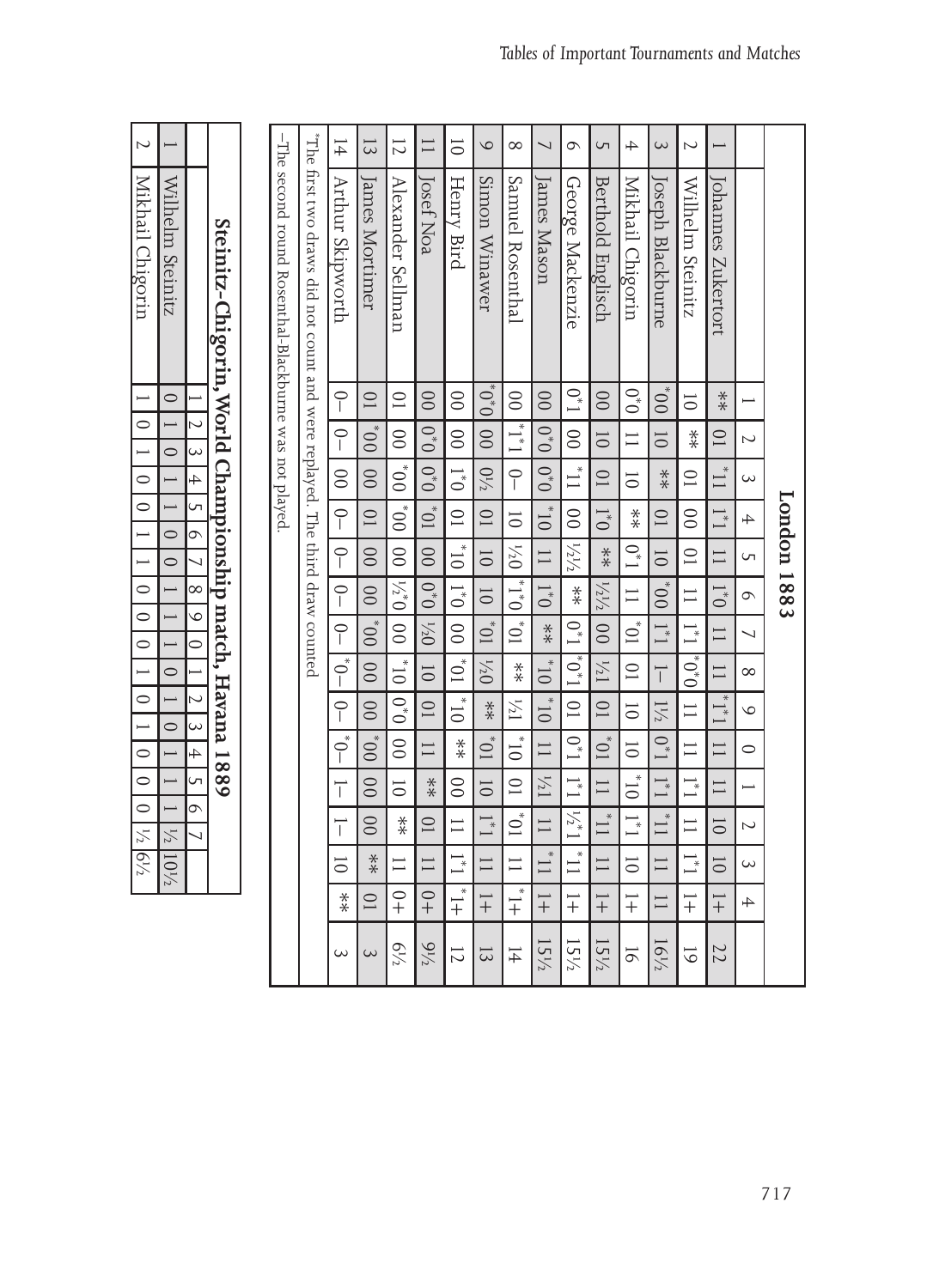# **Index of Games**

| Mikhail Chigorin         | N. Yakubovich            | Correspondence game 1879 57          |     |
|--------------------------|--------------------------|--------------------------------------|-----|
| A. Vigiliansky           |                          |                                      |     |
| and Nicolai Miasnikov    | Mikhail Chigorin         |                                      |     |
| Mikhail Chigorin         | Louis Paulsen            |                                      |     |
| Henry Bird               | Mikhail Chigorin         |                                      |     |
| Arno Helving             | Mikhail Chigorin         | Correspondence game 1882 71          |     |
| Wilhelm Steinitz         | Mikhail Chigorin         |                                      |     |
| P.U. Arnold              | Mikhail Chigorin         | St.Petersburg blindfold simul 198686 |     |
| London                   | St.Petersburg            | Correspondence match 1886/1887 88    |     |
| Mikhail Chigorin         | Wilhelm Steinitz         |                                      |     |
| William Pollock          | Mikhail Chigorin         |                                      |     |
| Mikhail Chigorin         | William Pollock          |                                      |     |
| Isidor Gunsberg          | Mikhail Chigorin         | Match, Havana 1890  112              |     |
| Isidor Gunsberg          | Mikhail Chigorin         | Match, Havana 1890  115              |     |
| Isidor Gunsberg          | Mikhail Chigorin         | Match, Havana 1890    119            |     |
| Mikhail Chigorin         | Wilhelm Steinitz         | Telegraph game 1890/91  132          |     |
| Wilhelm Steinitz         | Mikhail Chigorin         | Telegraph game 1890/91  135          |     |
| Cuban consulting players | Mikhail Chigorin         |                                      |     |
| Mikhail Chigorin         | Wilhelm Steinitz         |                                      |     |
| Wilhelm Steinitz         | Mikhail Chigorin         |                                      |     |
| Siegbert Tarrasch        | Mikhail Chigorin         | Match, St.Petersburg 1893  164       |     |
| Siegbert Tarrasch        | Mikhail Chigorin         | Match, St.Petersburg 1893  167       |     |
| Mikhail Chigorin         | Siegbert Tarrasch        | Match, St.Petersburg 1893            |     |
| Siegbert Tarrasch        | Mikhail Chigorin         | Match, St.Petersburg 1893            |     |
| Mikhail Chigorin         | Siegbert Tarrasch        | Match, St.Petersburg 1893  179       |     |
| Mikhail Chigorin         | Emanuel Schiffers        | 5th Match, St.Petersburg 1895  189   |     |
| Mikhail Chigorin         | Harry Nelson Pillsbury   |                                      |     |
| Emanuel Lasker           | Mikhail Chigorin         |                                      |     |
| Mikhail Chigorin         | Richard Teichmann        |                                      |     |
| William Pollock          | Mikhail Chigorin         |                                      |     |
| Wilhelm Steinitz         | Mikhail Chigorin         | St.Petersburg 1895/96  212           |     |
| Harry Nelson Pillsbury   | Mikhail Chigorin         | St.Petersburg 1895/96  216           |     |
| Mikhail Chigorin         | Harry Nelson Pillsbury   | St.Petersburg 1895/96  219           |     |
| Mikhail Chigorin         | Rudolf Charousek         |                                      |     |
| Dawid Janowski           | Mikhail Chigorin         |                                      |     |
| Mikhail Chigorin         | Carl Walbrodt            |                                      |     |
| Mikhail Chigorin         | Siegbert Tarrasch        |                                      |     |
| Mikhail Chigorin         | <b>Emanuel Schiffers</b> | Match, St.Petersburg 1897  247       |     |
| Amos Burn                | Mikhail Chigorin         |                                      |     |
| Mikhail Chigorin         | Jackson Showalter        | Vienna 1898                          | 252 |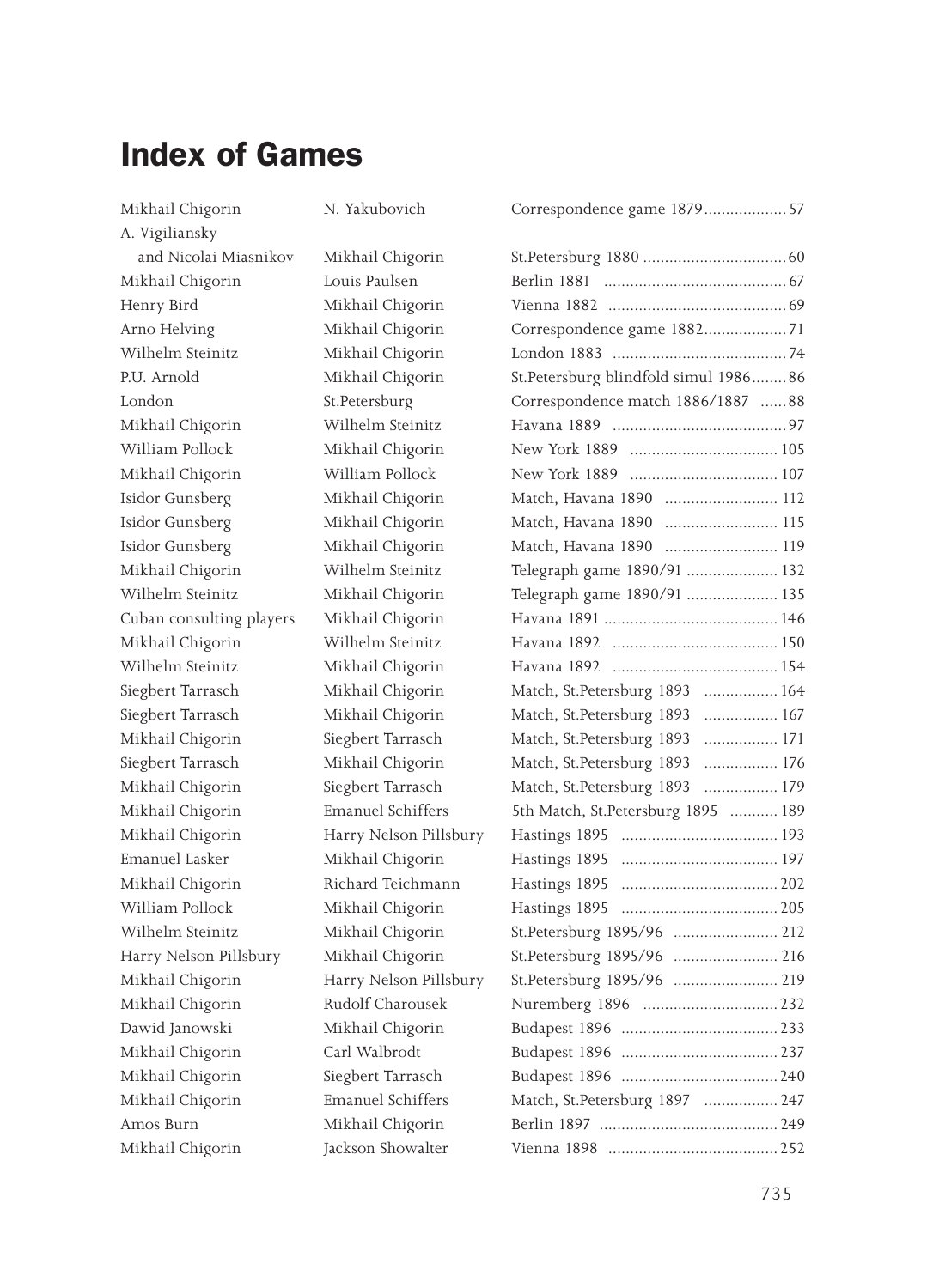Mikhail Chigorin Andrey Khardin Eugen von Schmidt Mikhail Chigorin Mikhail Chigorin 1st. Emanuel Schiffers Mikhail Chigorin Kharkov Eugen von Schmidt Mikhail Chigorin Andreas Asharin Mikhail Chigorin Mikhail Chigorin 1st. Eugen von Schmidt Eugen von Schmidt Mikhail Chigorin Mikhail Chigorin Eugen von Schmidt 3rd Match, St.Petersburg 1879 ...........393

| Francis Lee            | Mikhail Chigorin   |                                    |  |
|------------------------|--------------------|------------------------------------|--|
| Geza Maroczy           | Mikhail Chigorin   |                                    |  |
| Mikhail Chigorin       | Wilhelm Steinitz   |                                    |  |
| Mikhail Chigorin       | Carl Schlechter    |                                    |  |
| Harry Nelson Pillsbury | Mikhail Chigorin   |                                    |  |
| Mikhail Chigorin       | Ivan Zhibin        | Correspondence game 1899 274       |  |
| Miklos Brody           | Mikhail Chigorin   |                                    |  |
| Sergey Lebedev         | Mikhail Chigorin   | Correspondence game 1900  278      |  |
| Mikhail Chigorin       | Sergey Lebedev     |                                    |  |
| Mikhail Chigorin       | Ignatz von Popiel  |                                    |  |
| Mikhail Chigorin       | Ivan Zhibin        | St.Petersburg 1902  287            |  |
| Mikhail Chigorin       | Geza Maroczy       |                                    |  |
| Harry Nelson Pillsbury | Mikhail Chigorin   |                                    |  |
| Emanuel Lasker         | Mikhail Chigorin   |                                    |  |
| Mikhail Chigorin       | Georg Marco        | Cambridge Springs 1904 308         |  |
| Richard Teichmann      | Mikhail Chigorin   | Cambridge Springs 1904  310        |  |
| Jean Taubenhaus        | Mikhail Chigorin   |                                    |  |
| Jacques Mieses         | Mikhail Chigorin   | Barmen 1905                        |  |
| Frank Marshall         | Mikhail Chigorin   | Barmen 1905                        |  |
| Mikhail Chigorin       | Georg Salwe        | Match, Lodz 1906  324              |  |
| Georg Salwe            | Mikhail Chigorin   | Match, Lodz 1906 327               |  |
| Georg Salwe            | Mikhail Chigorin   |                                    |  |
| Oldrich Duras          | Mikhail Chigorin   |                                    |  |
| Mikhail Chigorin       | Siegbert Tarrasch  |                                    |  |
| Mikhail Chigorin       | Ilya Shumov        |                                    |  |
| Mikhail Chigorin       | A. Davidov         |                                    |  |
| Victor Knorre          | Mikhail Chigorin   |                                    |  |
| NΝ                     | Mikhail Chigorin   |                                    |  |
| Mikhail Chigorin       | Andreas Asharin    |                                    |  |
| Mikhail Chigorin       | Ilya Shumov        |                                    |  |
| Mikhail Chigorin       | I. Miasnikov       |                                    |  |
|                        | and V. Kolokoltsev | Correspondence game 1876 378       |  |
| Mikhail Chigorin       | Andreas Asharin    |                                    |  |
| Mikhail Chigorin       | Andrey Khardin     |                                    |  |
| Eugen von Schmidt      | Mikhail Chigorin   |                                    |  |
| Mikhail Chigorin       | Emanuel Schiffers  | 1st Match, St.Petersburg 1878 383  |  |
| Mikhail Chigorin       | Kharkov            | Correspondence game 1878/79 384    |  |
| Eugen von Schmidt      | Mikhail Chigorin   | St.Petersburg 1879                 |  |
| Andreas Asharin        | Mikhail Chigorin   | St.Petersburg 1879<br>$\cdots$ 387 |  |
| Simon Alapin           | Mikhail Chigorin   | St.Petersburg 1879<br>$\ldots$ 388 |  |
| Mikhail Chigorin       | Emanuel Schiffers  | 3rd Match, St.Petersburg 1879 390  |  |
| Mikhail Chigorin       | Eugen von Schmidt  | 1st Match, St.Petersburg 1879  391 |  |
| Eugen von Schmidt      | Mikhail Chigorin   | 2nd Match, St.Petersburg 1879  392 |  |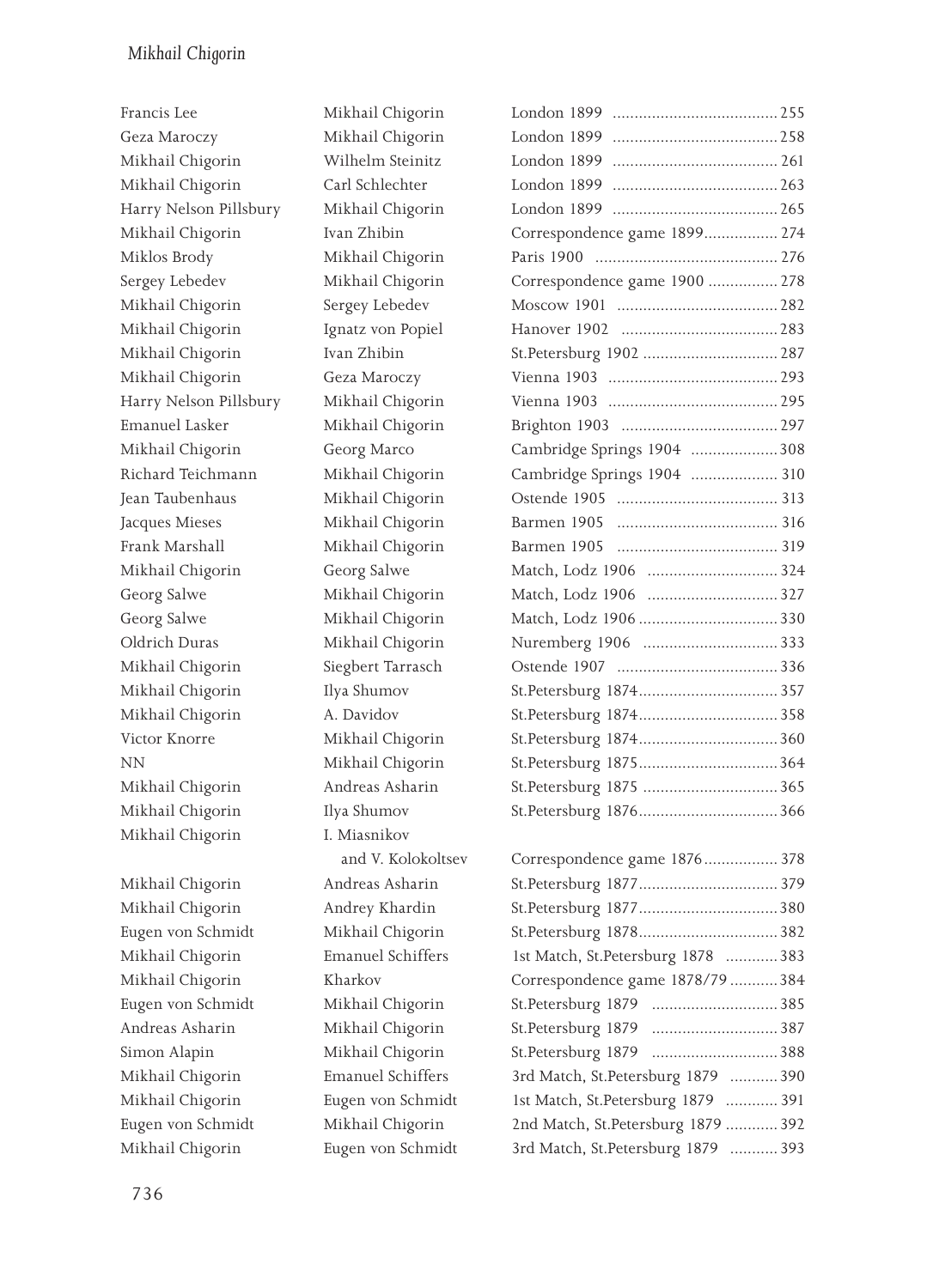| Mikhail Chigorin      | N. Yakubovich            | Correspondence game 1879394           |  |
|-----------------------|--------------------------|---------------------------------------|--|
| Mikhail Chigorin      | <b>Emanuel Schiffers</b> | 4th Match, St.Petersburg 1880  395    |  |
| Mikhail Chigorin      | Simon Alapin             | Match, St.Petersburg 1880  397        |  |
| Simon Alapin          | Mikhail Chigorin         | Match, St.Petersburg 1880  398        |  |
| Simon Alapin          | Mikhail Chigorin         |                                       |  |
| and Mikhail Beskrovny | and G. Klements          |                                       |  |
| Simon Alapin          | Mikhail Chigorin         |                                       |  |
| Mikhail Chigorin      | Pavel Otto               |                                       |  |
| Sergey Polner         | Mikhail Chigorin         |                                       |  |
| Mikhail Chigorin      | Carl Schmid              |                                       |  |
| Mikhail Chigorin      | Simon Winawer            | Berlin 1881                           |  |
| Mikhail Chigorin      | Pavel Otto               |                                       |  |
| Wilhelm Steinitz      | Mikhail Chigorin         | Vienna 1882 ………………………………… 413         |  |
| Mikhail Chigorin      | George Mackenzie         |                                       |  |
| Johannes Zukertort    | Mikhail Chigorin         | Vienna 1882 ………………………………… 415         |  |
| Mikhail Chigorin      | Wilhelm Steinitz         | Vienna 1882 ………………………………… 416         |  |
| Simon Winawer         | Mikhail Chigorin         | Casual game, Warsaw 1882  418         |  |
| Mikhail Chigorin      | Joseph Blackburne        |                                       |  |
| James Mason           | Mikhail Chigorin         |                                       |  |
| Mikhail Chigorin      | George Mackenzie         |                                       |  |
| Mikhail Chigorin      | Wilhelm Steinitz         |                                       |  |
| Mikhail Chigorin      | Jules Arnous de Rivière  |                                       |  |
| Mikhail Chigorin      | Alexander Solovtsov      | Match, Moscow 1884  437               |  |
| V. Sokulsky           | Mikhail Chigorin         | Yrzevo-St. Petersburg 1884 438        |  |
| Mikhail Chigorin      | Nikolai Urusov           | St.Petersburg-Novgorod 1884 440       |  |
| I. Dorrer             | Mikhail Chigorin         | Kharkov-St.Petersburg 1884 442        |  |
| Mikhail Chigorin      | Simon Alapin             |                                       |  |
| St.Petersburg         | London                   | Correspondence Match 1886/87  445     |  |
| Wilhelm Steinitz      | Mikhail Chigorin         |                                       |  |
| Wilhelm Steinitz      | Mikhail Chigorin         |                                       |  |
| Mikhail Chigorin      | Wilhelm Steinitz         |                                       |  |
| Mikhail Chigorin      | Wilhelm Steinitz         |                                       |  |
| and Alberto Ponce     | and Reyes Gavilan        |                                       |  |
| Eugene Delmar         | Mikhail Chigorin         |                                       |  |
| Mikhail Chigorin      | Max Weiss                | New York 1889                         |  |
| Mikhail Chigorin      | George Gossip            |                                       |  |
| Mikhail Chigorin      | Jean Taubenhaus          |                                       |  |
| Mikhail Chigorin      | Henry Bird               | New York 1889                         |  |
| Mikhail Chigorin      | Isidor Gunsberg          | Match, Havana 1890 483                |  |
| Mikhail Chigorin      | Isidor Gunsberg          | Match, Havana 1890<br>485             |  |
| Isidor Gunsberg       | Mikhail Chigorin         | Match, Havana 1890                    |  |
| Isidor Gunsberg       | Mikhail Chigorin         | Match, Havana 1890 489                |  |
| Andrey Markov         | Mikhail Chigorin         | Correspondence game, Russia 1890  491 |  |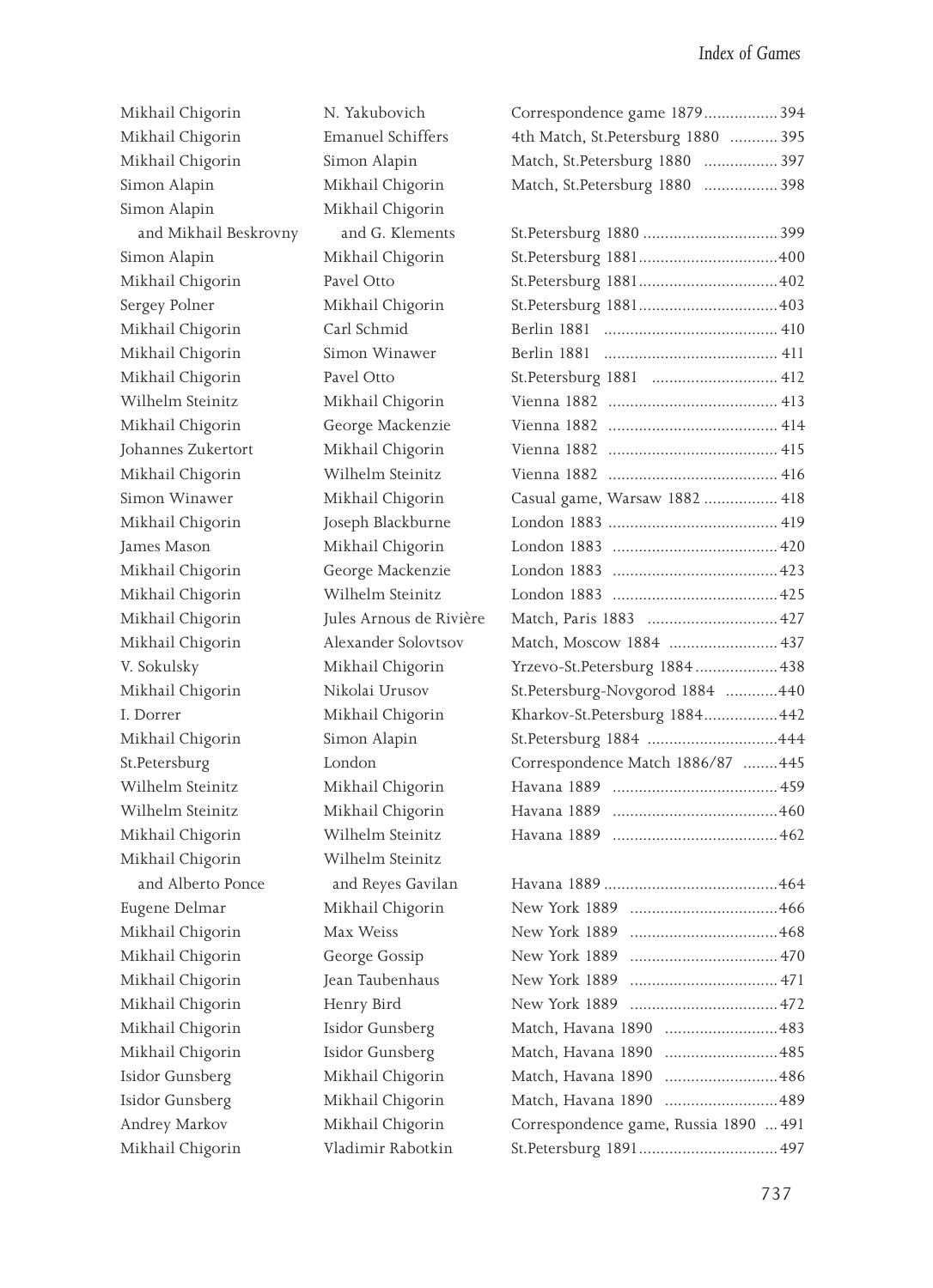#### *Mikhail Chigorin*

Andres Vasquez **Mikhail Chigorin** Mikhail Chigorin Wilhelm Steinitz Mikhail Chigorin Wilhelm Steinitz Havana 1892 ......................................503 Mikhail Chigorin Wilhelm Steinitz Mikhail Chigorin Wilhelm Steinitz Havana 1892 ......................................508 Andreas Asharin Mikhail Chigorin Vasiliev, Kostrovitsky and Lizel **Mikhail Chigorin** Alexander Solovtsov Mikhail Chigorin Alexander Solovtsov Mikhail Chigorin Mikhail Chigorin Ivan Zhibin Siegbert Tarrasch Mikhail Chigorin Mikhail Chigorin Siegbert Tarrasch Siegbert Tarrasch Mikhail Chigorin Siegbert Tarrasch Mikhail Chigorin Mikhail Chigorin 1sidor Gunsberg Mikhail Chigorin Dawid Janowski Carl Schlechter Mikhail Chigorin Mikhail Chigorin 1896. Mikhail Chigorin Adolf Albin Mikhail Chigorin Jan Kotrc Geza Maroczy Mikhail Chigorin Budapest 1896 ....................................565 Mikhail Chigorin Playoff Charousek Mikhail Chigorin Playoff Charousek Emanuel Schiffers Mikhail Chigorin Mikhail Chigorin and Adolf Zinkl Mikhail Chigorin Amos Burn Mikhail Chigorin Horatio Caro Mikhail Chigorin Wilhelm Steinitz Amos Burn Mikhail Chigorin Mikhail Chigorin Joseph Blackburne Horatio Caro **Mikhail Chigorin** Mikhail Chigorin Siegbert Tarrasch Ernst Schmid Mikhail Chigorin Emanuel Schiffers **Mikhail Chigorin** Adolf Albin Mikhail Chigorin Mikhail Chigorin Jackson Showalter Sergey Lebedev Mikhail Chigorin Mikhail Chigorin Raphael Falk Moscow 1899 ......................................605 Stepan Levitsky Mikhail Chigorin Vasily Tabynshikov Mikhail Chigorin P.P. Utkin Mikhail Chigorin Mikhail Chigorin Vasily Tabynshikov

and Pavel Otto

| Havana 1892                        |  |
|------------------------------------|--|
| Havana 1892                        |  |
| Havana 1892                        |  |
| Havana 1892                        |  |
|                                    |  |
|                                    |  |
|                                    |  |
| Match, Moscow 1893 528             |  |
|                                    |  |
|                                    |  |
| St.Petersburg 1893  531            |  |
| Match, St.Petersburg 1893  532     |  |
| Match, St.Petersburg 1893  536     |  |
| Match, St.Petersburg 1893  539     |  |
|                                    |  |
|                                    |  |
|                                    |  |
| Hastings 1895                      |  |
| Handicap tournament 1896 561       |  |
| Nuremberg 1896  561                |  |
|                                    |  |
|                                    |  |
| Playoff Match, Budapest 1896  568  |  |
| Playoff Match, Budapest 1896  570  |  |
| 6th Match, St.Petersburg 1897  572 |  |
|                                    |  |
| Vienna 1898                        |  |
| Vienna 1898                        |  |
| Vienna 1898                        |  |
| Vienna 1898                        |  |
| Vienna 1898                        |  |
| Vienna 1898                        |  |
| Vienna 1898                        |  |
|                                    |  |
| Cologne 1898                       |  |
|                                    |  |
| Cologne 1898                       |  |
|                                    |  |
|                                    |  |
| Moscow 1899                        |  |
|                                    |  |
| Correspondence game 1899609        |  |
| Correspondence game 1899 610       |  |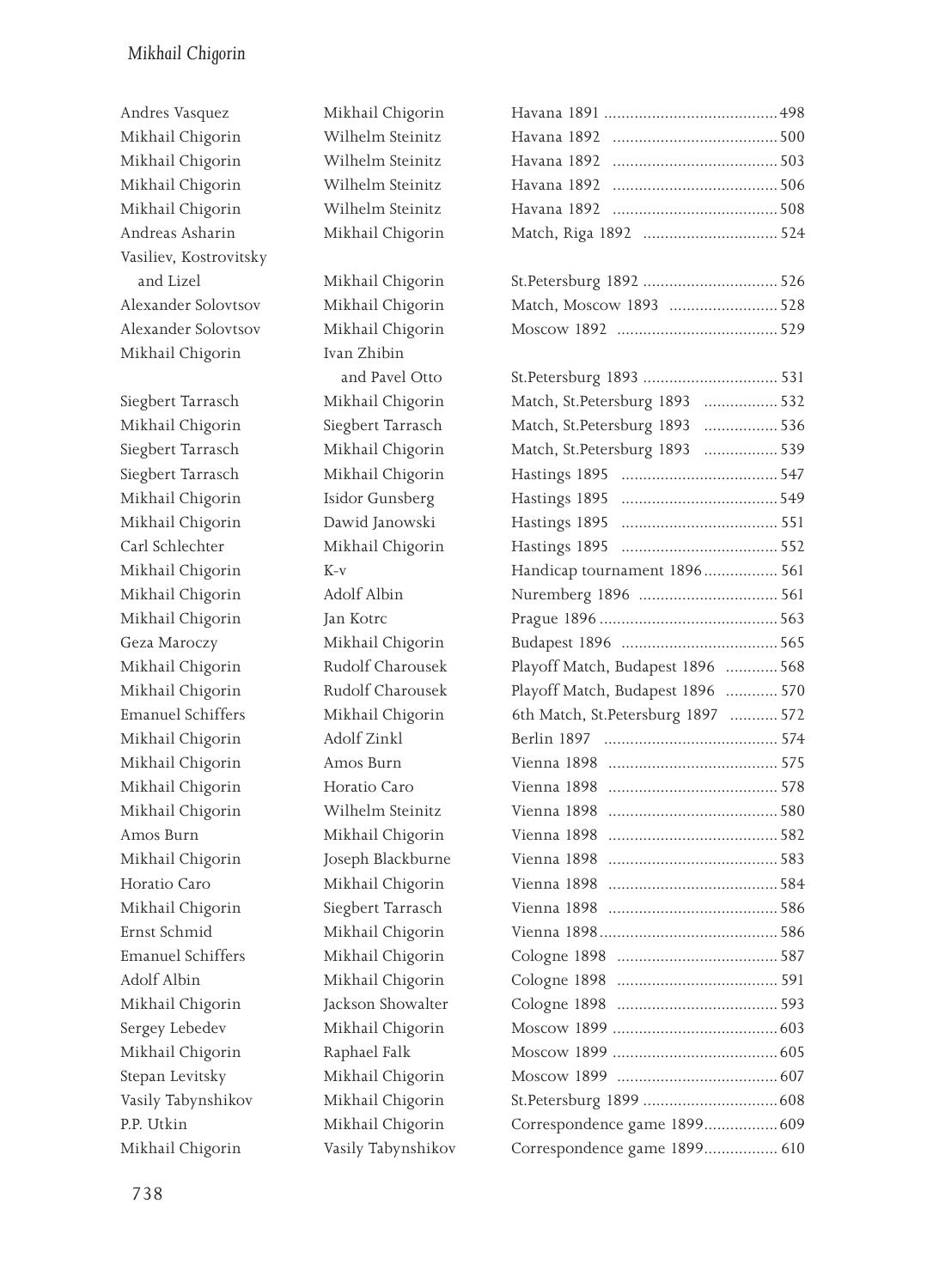| Mikhail Chigorin   | Mikhail Shabelsky      |                                       |  |
|--------------------|------------------------|---------------------------------------|--|
| Ivan Zhibin        | Mikhail Chigorin       | Correspondence game, Russia 1900  612 |  |
| Mikhail Chigorin   | N. Tereshenko          |                                       |  |
| and A. Bartolich   | and Mikhail Shabelsky  |                                       |  |
| Mikhail Chigorin   | Alexander Levin        |                                       |  |
| and I.M.Zeibot     | and Emanuel Schiffers  |                                       |  |
| Mikhail Chigorin   | Ivan Zhibin            |                                       |  |
| and A. Bartolich   | and Alexander Levin    |                                       |  |
| James Mason        | Mikhail Chigorin       |                                       |  |
| Mikhail Chigorin   | James Mortimer         |                                       |  |
| Dawid Janowski     | Mikhail Chigorin       | Exhibition game, Moscow 1900  620     |  |
| B. Boryakov        | Mikhail Chigorin       |                                       |  |
| Theodor von Scheve | Mikhail Chigorin       |                                       |  |
| Isidor Gunsberg    | Mikhail Chigorin       |                                       |  |
| Mikhail Chigorin   | James Mason            |                                       |  |
| ΝN                 | Mikhail Chigorin       | Correspondence game 1901 629          |  |
| Mikhail Chigorin   | Ivan Zhibin            | Correspondence game 1901 631          |  |
| Mikhail Chigorin   | L. Gennik,             |                                       |  |
|                    | Alexey Goncharov       |                                       |  |
|                    | and Mikhail Tereshenko |                                       |  |
| L. Gennik,         |                        |                                       |  |
| Alexey Goncharov   |                        |                                       |  |
|                    |                        |                                       |  |
| and Lev Frenkel    | Mikhail Chigorin       |                                       |  |
| Mikhail Chigorin   | B. Manko               | New Times Corr. tournament 1901  635  |  |
| Mikhail Chigorin   | Siegbert Tarrasch      |                                       |  |
| Mikhail Chigorin   | Isidor Gunsberg        |                                       |  |
| Mikhail Chigorin   | Harry Nelson Pillsbury |                                       |  |
| Mikhail Chigorin   | Carl Schlechter        |                                       |  |
| Dawid Janowski     | Mikhail Chigorin       |                                       |  |
| Jacques Mieses     | Mikhail Chigorin       |                                       |  |
| Mikhail Chigorin   | Wilhelm Cohn           |                                       |  |
| Frank Marshall     | Mikhail Chigorin       |                                       |  |
| Mikhail Chigorin   | N. Mitkevich           |                                       |  |
| B. Boryakov        |                        |                                       |  |
| and V.N. Kulomzin  | Mikhail Chigorin       |                                       |  |
| Mikhail Chigorin   | Harry Nelson Pillsbury | Exhibition game, Moscow 1902  657     |  |
| Mikhail Chigorin   | Jacques Mieses         |                                       |  |
| Emanuel Lasker     | Mikhail Chigorin       |                                       |  |
| Emanuel Lasker     | Mikhail Chigorin       |                                       |  |
| Sergey Lebedev     | Mikhail Chigorin       |                                       |  |
| Emanuel Schiffers  | Mikhail Chigorin       | Kiev 1903                             |  |
| Mikhail Chigorin   | Osip Bernstein         | Kiev 1903                             |  |
| Georg Salwe        | Mikhail Chigorin       | Kiev 1903                             |  |